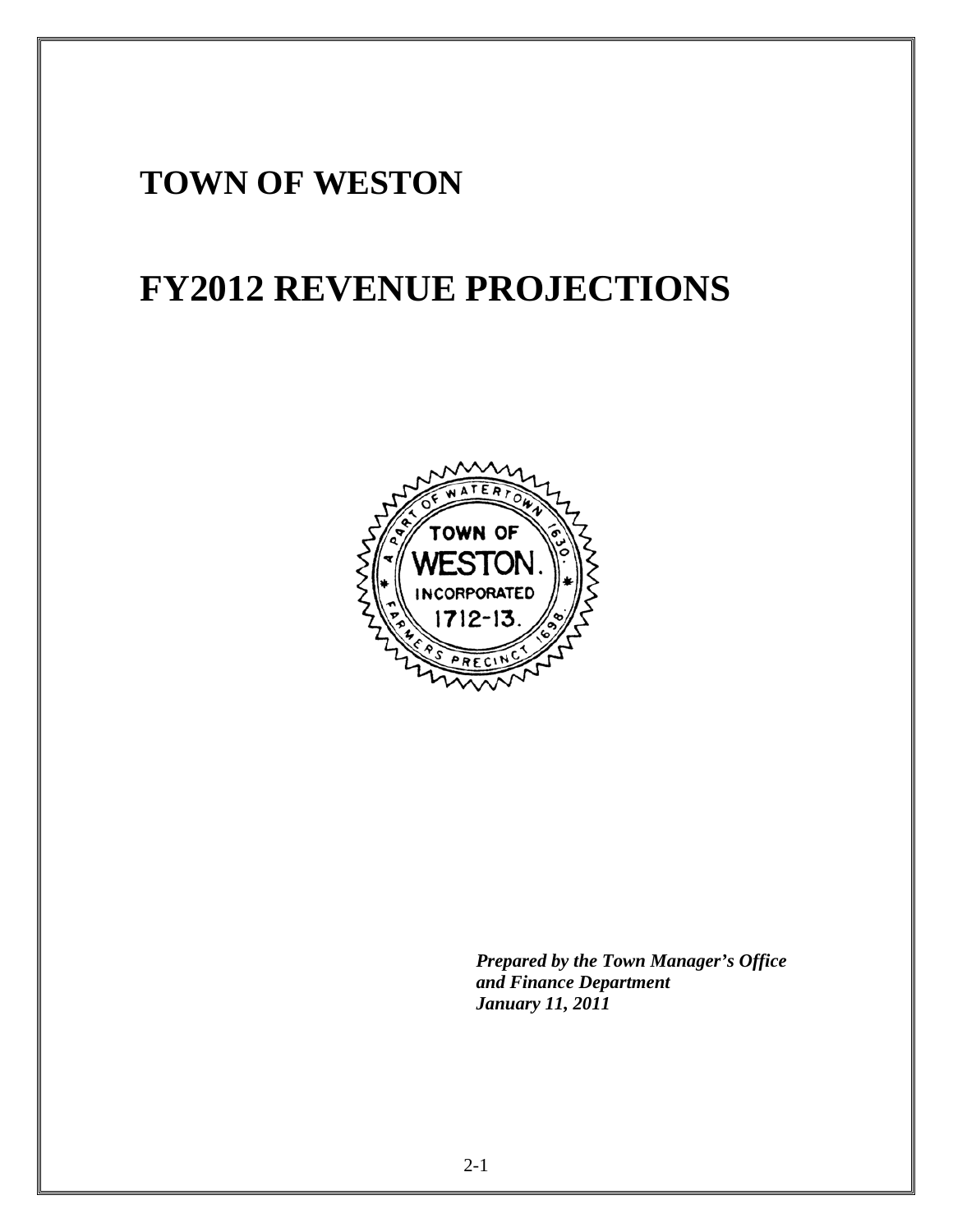#### **Fiscal Year 2012 Revenue Projections**

This revenue projection is being submitted to the Board of Selectmen and Finance Committee as required under Section 2 (f) (ii) (5) of Chapter 80 of the Acts of 2001, the Town Manager Act for the Town of Weston.

Revenue projecting is a dynamic process. These projections will be revised as additional data becomes available. The specific revenue projections likely to be revised are noted throughout the assumptions.

This revenue projection is organized as follows:

|          |                                                                | Page                    |
|----------|----------------------------------------------------------------|-------------------------|
| Table 1: |                                                                | 3                       |
| Table 2: | <b>Property Tax - Projections and Assumptions</b>              | $\overline{\mathbf{4}}$ |
| Table 3: |                                                                | 5                       |
| Table 4: | Local Receipts - Projections and Assumptions                   | 6                       |
| Table 5: | <b>Prior Year Balances/Other - Projections and Assumptions</b> | 8                       |
| Table 6: | <b>Reductions in Revenues - Projections and Assumptions</b>    | 10                      |
| Table 7: | <b>Other Revenues - Projections and Assumptions </b>           | 11                      |
|          |                                                                | 12                      |
|          |                                                                | 13                      |
|          |                                                                | 14                      |
|          |                                                                | 15                      |
|          |                                                                | 16                      |
|          |                                                                | 17                      |
|          | Appendix 7: Revenue Enhancement/Savings Options                | 17                      |
|          |                                                                | 18                      |
|          | Appendix 9: Consolidated FY12 Revenue Projections              | 19                      |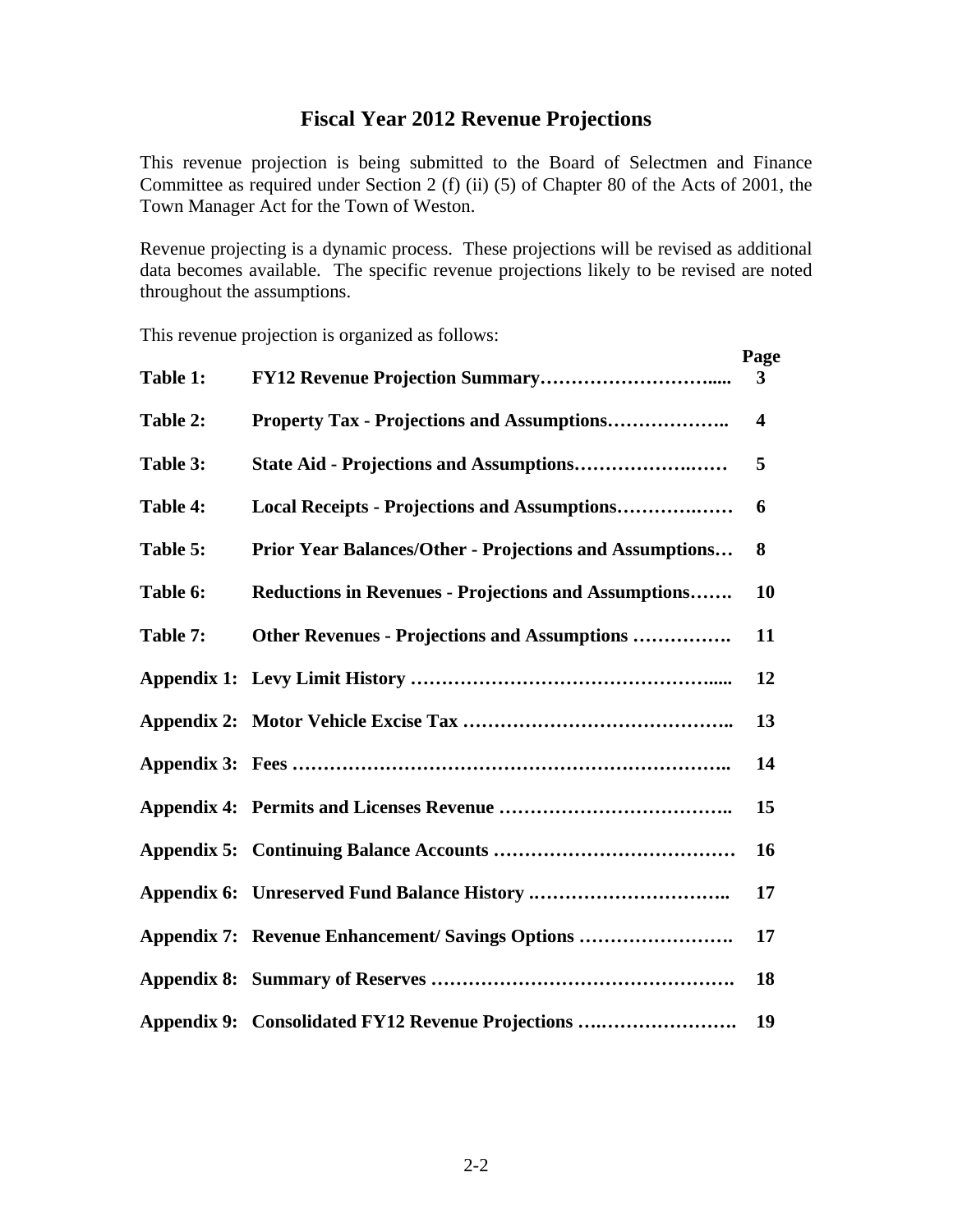# **FY2012 Revenue Projection Summary**

FY12 revenues are projected to increase by \$2,817,340 or 4.54% over FY11 Estimated Revenues. This increase, by revenue source, is shown in the table below. Some of the revenue sources may be revised over the coming weeks as better data becomes available. Aspects of this projection which should be highlighted include:

- **1. Property Taxes:** The increase in the tax levy of \$2,835,445 or 5.3% is due to the allowed 2.5% increase plus \$1,470,272 in unused levy capacity being carried forward from new growth in FY11 (Also see Appendix 1).
- **2. State Aid**: At this time, a 15% decrease in all categories of state aid except school building assistance is projected. Final State Aid numbers may not be known by Town Meeting. The amount for the Middle School construction reimbursement is eliminated, because it was paid in full by the State at the time of the bond refunding in November 2010.
- **3. Local Receipts**: Local receipts are projected to increase by \$228,032 or 5.7%. This increase is related primarily to higher ambulance revenue and new stormwater review fees to be collected if a proposed new stormwater by-law is adopted at May 2011 annual town meeting.
- **4. Prior Year Balances/Other**: This projection assumes the use of \$2,400,000 of the Town's 6/30/10 certified Free Cash, an increase of \$200,000. The Board of Assessors has released \$250,000 of overlay surplus, a decrease of \$65,000. It is also assumed that \$250,000 in principal from the Well Litigation Settlement will again be used to help fund reserves in the FY12 budget.

| TABLE I: FY2012 REVENUE PROJECTION SUMMARY |                            |                            |                                             |                                              |
|--------------------------------------------|----------------------------|----------------------------|---------------------------------------------|----------------------------------------------|
|                                            | FY2011<br><b>Estimated</b> | FY2012<br><b>Projected</b> | <b>DOLLAR</b><br><b>CHANGE</b><br>FY11 - 12 | <b>PERCENT</b><br><b>CHANGE</b><br>FY11 - 12 |
| <b>PROPERTY TAX LEVY</b>                   | \$53,136,633               | \$55,972,078               | \$2,835,445                                 | 5.3%                                         |
| <b>STATE AID - CHERRY SHEET</b>            | \$4,269,484                | \$3,209,377                | (\$1,060,107)                               | $-24.8%$                                     |
| <b>LOCAL RECEIPTS</b>                      | \$3,973,542                | \$4,201,574                | \$228,032                                   | 5.7%                                         |
| <b>PRIOR YEAR BALANCES/OTHER</b>           | \$2,896,000                | \$3,021,000                | \$125,000                                   | 4.3%                                         |
| TOTAL PROJECTED REVENUES                   | \$64,275,659               | \$66,404,029               | \$2,128,370                                 | 3.3%                                         |
| <b>REDUCTIONS IN REVENUES</b>              | (2,694,063)                | (2,003,897)                | \$690,166                                   | $-25.6%$                                     |
| <b>OTHER REVENUES</b>                      | 432,973                    | 431,777                    | (1, 196)                                    | $-0.3%$                                      |
| AVAILABLE FOR APPROPRIATION                | \$62,014,569               | \$64,831,909               | \$2,817,340                                 | 4.5%                                         |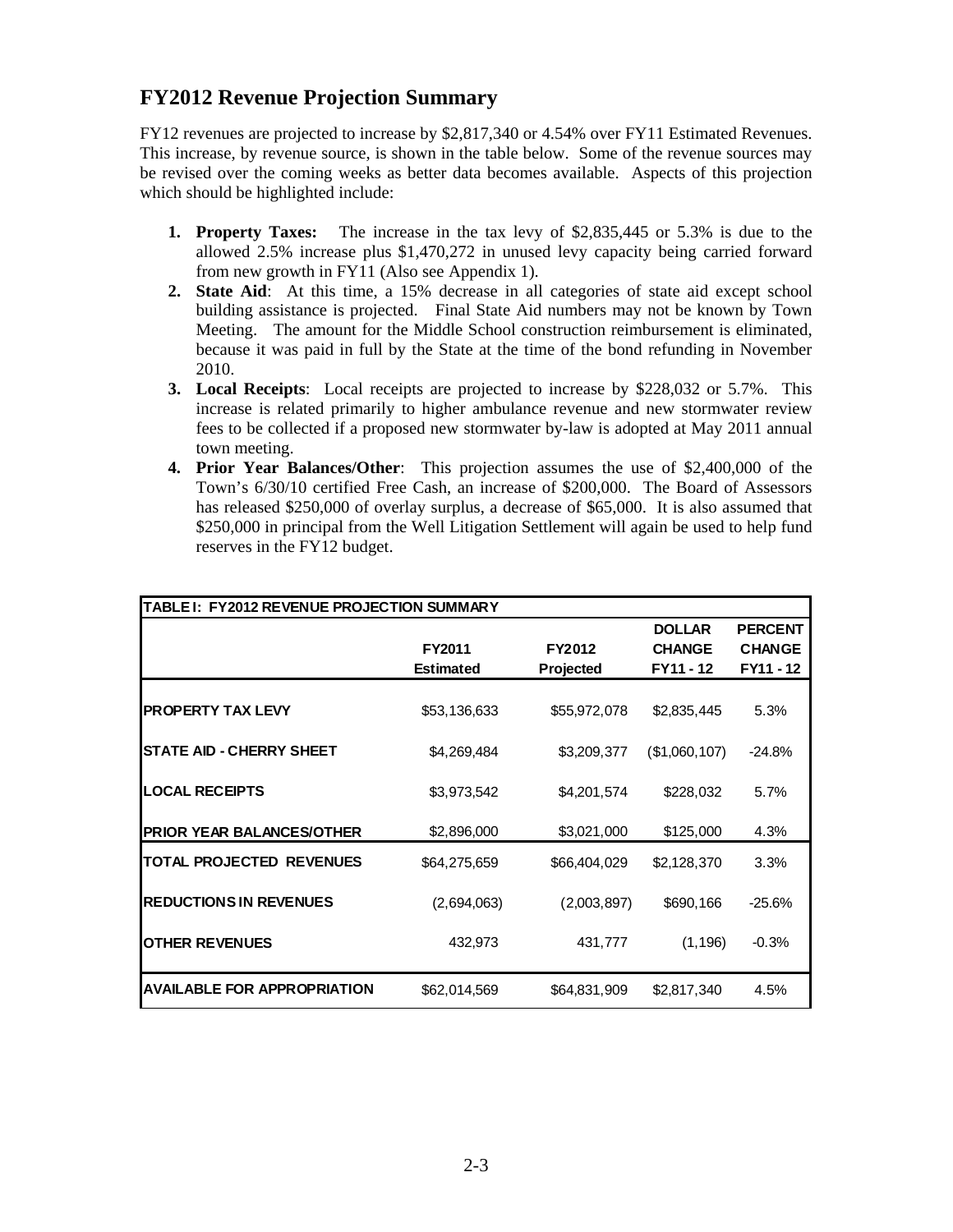### **Property Tax - Projections and Assumptions**

| Table 2                  | <b>FY2009</b><br><b>ACTUAL</b> | <b>FY2010</b><br><b>ACTUAL</b> | <b>FY2011</b><br><b>TAX RECAP</b> | <b>FY2012</b><br><b>PROJI</b> | <b>SCHG</b>               | %CHG |
|--------------------------|--------------------------------|--------------------------------|-----------------------------------|-------------------------------|---------------------------|------|
| <b>PROPERTY TAX LEVY</b> | 49,734,755                     | 50.728.963                     | 53,136,633                        | 55,972,078                    | 2.835.445                 | 5.3% |
| new growth               | 1.122.064                      | 1.111.655                      | 1.470.272                         | 600,000                       |                           |      |
| (unused levy capacity)   | (1,249,920)                    | (1, 111, 655)                  | (1,470,272)                       | (600,000)                     |                           |      |
| override                 |                                |                                |                                   |                               |                           |      |
| <b>Total Tax Levy</b>    | \$49,606,899                   | \$50,728,963                   | \$53,136,633                      | \$55,972,078                  | $\frac{1}{2}$ \$2,835,445 | 5.3% |

#### **Assumptions:**

**1. Property Tax Levy - \$55,972,078:** Weston's property tax levy is anticipated to increase by \$2,835,445 or 5.3%. Of this amount, \$1,470,272 is from FY11 unused tax levy capacity (new growth), approximately \$434,000 of which is attributed to the Biogen Idec development. There is additional unused levy capacity from not taking advantage of the allowable 2.5% increase in FY10 that carries forward.

As provided under Proposition  $2 \frac{1}{2}$ , local governments are permitted to increase property taxes 2.5% over the previous years' tax levy limit. In addition, a community may increase its property tax levy by what is known as "new growth." New growth reflects an increase in the property tax levy resulting from new residential and commercial construction in the community. FY12 new growth is projected at \$600,000.

*It has been the Town's practice not to include estimated new growth in preparing revenue projections for the Annual Town Meeting.* By using this conservative revenue projection approach, Weston has consistently had "unused levy capacity" each year.

A historical analysis of the property tax levy including unused levy capacity can be found in Appendix 1. The Reserve Policy defines the annual amount of unused tax levy capacity as an unrestricted revenue source to be used prior to setting the tax rate each year for the following purposes: to fund snow and ice deficits from the prior year; to offset any estimated local receipts shortfall or state aid reduction; to be used instead of appropriating from the Stabilization Fund; and to be used in revenue estimates prior to annual town meeting after taking into consideration other uses previously stated.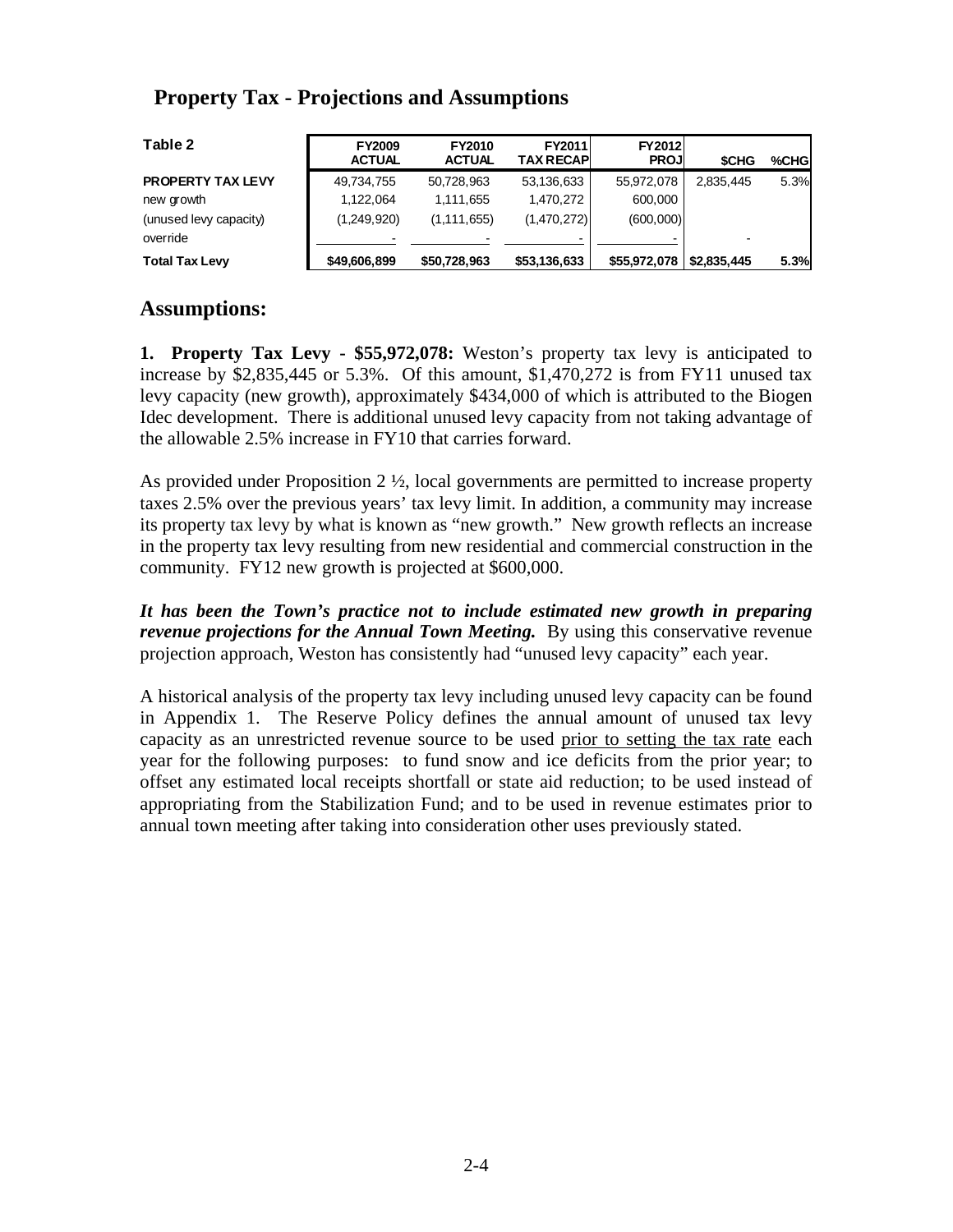### **State Aid - Projections and Assumptions**

| Table 3                    | <b>FY2009</b><br><b>ACTUAL</b> | FY2010<br><b>ACTUAL</b> | <b>FY2011</b><br>TAX RECAPI | <b>FY2012</b><br><b>PROJI</b> | <b>SCHG</b>   | %CHG     |
|----------------------------|--------------------------------|-------------------------|-----------------------------|-------------------------------|---------------|----------|
| <b>STATE AID-CH, SHEET</b> |                                |                         |                             |                               |               |          |
| Chapter 70 (school aid)    | 2,608,444                      | 2,556,275               | 2,406,938                   | \$2,045,897                   | (361, 041)    | $-15.0%$ |
| Lottery Aid                | 465,553                        | 329,574                 | 316,391                     | \$268,932                     | (47, 459)     | $-15.0%$ |
| Dist., reimb., offsets     | 194.838                        | 95.284                  | 92.138                      | \$78,317                      | (13, 821)     | $-15.0%$ |
| <b>School Construction</b> | 1,454,017                      | 1,454,017               | 1,454,017                   | 816,230                       | (637, 787)    | $-43.9%$ |
| <b>Total State Aid</b>     | 4.722.852                      | 4.435.150               | 4,269,484                   | 3.209.377                     | (\$1,060,107) | $-24.8%$ |

#### **Assumptions:**

**State Aid - \$3,209,377:** State aid, which is also referred to as Cherry Sheet aid, is a function of the state budget. At this time, each category of state aid except school construction assistance is projected to decrease by 15% in FY12.

Weston's first indication of state aid for FY12 will come when Governor Patrick submits his FY12 budget to the Legislature. This happens at the end of January 2011. This budget is known as "House 1" and includes the Governor's proposal on education aid (Chapter 70) and lottery distributions, two of Weston's largest categories of state aid.

**1. Distributions, Reimbursements and Offsets - \$78,317:** This category includes Police Career Incentive payments and amounts reserved for direct expenditure for School Lunch and Public Libraries. The Police Career Incentive payment or Quinn Bill reimbursement was always intended to cover 50% of the amounts paid to police officers for attaining certain qualifying college degrees, however there is no longer support by the state legislature to fund this program. In FY11, this amount was reduced to \$11,322 from \$127,019 in FY09, and it is likely to be reduced to zero in FY12. Regardless of how much money is received from the state for this program, the Town is contractually bound to pay the full 100% to police personnel.

**2. Chapter 70 Aid - \$2,045,897:** Chapter 70 assistance is Weston's largest category of State aid. In FY07, a new formula was implemented setting a target of 59% local funding and 41% state funding of the "foundation" budget. Because Weston's local funding had been at a much higher level, we received additional Chapter 70 aid for three years. The plan to increase Chapter 70 aid was to be phased in over 5 years, FY10 being the fourth year; however, instead there have been reductions of 2% in FY10 and 5.8% in FY11 due to the state's budget problems as a result of the economy.

**3. School Construction - \$816,230:** This aid is a function of partial reimbursements for the Field School and High School renovation projects. These amounts, however, must be directly used to reduce the amount of the Proposition  $2 \frac{1}{2}$  debt exclusion for these projects and, therefore, are not available for appropriation for other purposes. Consequently, this amount is shown as a reduction in revenue in Table 6 of this projection. This amount is reduced from FY11 by the amount of reimbursement for the Middle School project, which was paid in full by the State at the time the bonds were refunded in November 2010.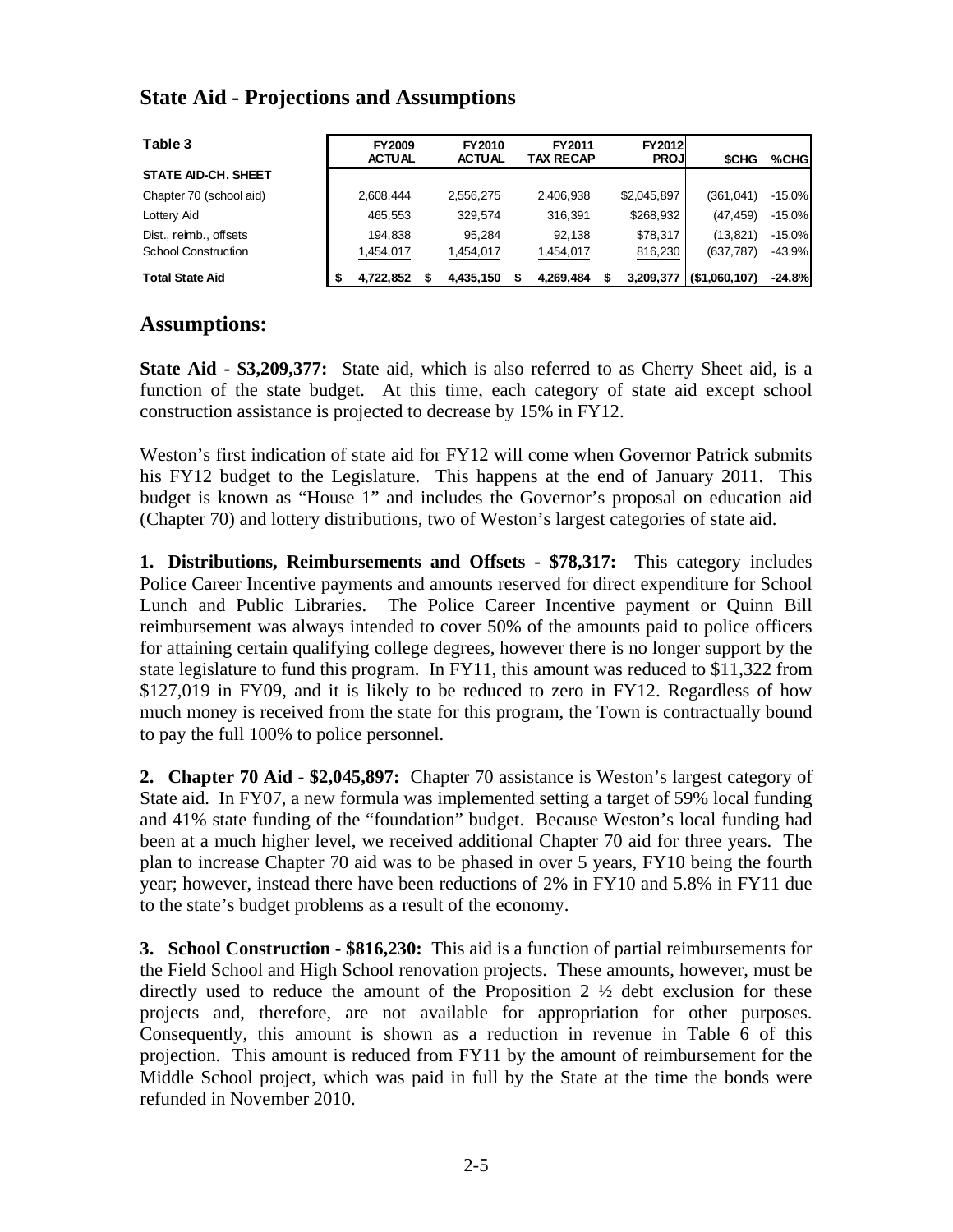**4. Lottery Aid - \$268,932:** Under State law, cities and towns share in the proceeds of the State lottery. A decrease in the amount of \$47,459 or 15% is projected.

| Table 4                          | <b>FY2009</b><br><b>ACTUAL</b> |   | FY2010<br><b>ACTUAL</b> |   | FY2011<br><b>TAX RECAP</b> |   | FY2012<br><b>PROJ</b> | \$CHG     | %CHG    |
|----------------------------------|--------------------------------|---|-------------------------|---|----------------------------|---|-----------------------|-----------|---------|
| <b>LOCAL RECEIPTS</b>            |                                |   |                         |   |                            |   |                       |           |         |
| motor vehicle excise             | 2,521,676                      |   | 2,039,944               |   | 1,880,000                  |   | 1,850,000             | (30,000)  | $-1.6%$ |
| penalties and interest           | 125,869                        |   | 344,411                 |   | 110,000                    |   | 136,025               | 26,025    | 23.7%   |
| payment in lieu of taxes         | 37,754                         |   | 28,699                  |   | 28,542                     |   | 29,670                | 1,128     | 4.0%    |
| charges for services-solid waste | 356,160                        |   | 348,022                 |   | 315,000                    |   | 325,000               | 10,000    | 3.2%    |
| fees                             | 154,066                        |   | 146.624                 |   | 145,000                    |   | 224,767               | 79,767    | 55.0%   |
| rentals                          | 95,648                         |   | 103,866                 |   | 95,000                     |   | 95,000                |           | 0.0%    |
| departmental revenue-cemeteries  | 37,160                         |   | 31,993                  |   | 30,000                     |   | 30,000                |           | 0.0%    |
| other departmental revenue       | 311,887                        |   | 387,969                 |   | 286,000                    |   | 416,112               | 130,112   | 45.5%   |
| licenses and permits             | 1,356,855                      |   | 965,430                 |   | 725,000                    |   | 725,000               |           | 0.0%    |
| fines and forfeits               | 126,210                        |   | 133,570                 |   | 109,000                    |   | 120,000               | 11,000    | 10.1%   |
| investment income                | 414,383                        |   | 311,240                 |   | 250,000                    |   | 250,000               |           | 0.0%    |
| misc. non recurring              | 68.584                         |   | 42.891                  |   |                            |   |                       |           |         |
| misc. recurring                  | 4,792                          |   | 15,392                  |   |                            |   |                       |           |         |
| <b>Total Local Receipts</b>      | 5,611,044                      | S | 4,900,052               | S | 3,973,542                  | S | 4,201,574             | \$228,032 | 5.7%    |

### **Local Receipts - Projections and Assumptions**

#### **Assumptions:**

**Local Receipts - \$4,201,574:** Local receipts are those fees and charges which may be imposed by a municipality. Massachusetts General Law Chapter 40 Section 22f provides that "any municipal board or officer empowered to issue a license, permit, certificate or to render a service to perform work for a person or class of persons may, from time to time, fix reasonable fees…" This is a local acceptance statute that Town Meeting approved in May 1996.

**1. Motor Vehicle Excise - \$1,850,000:** Motor vehicle excise receipts are largely dependent on the sale of new vehicles, which is generally tied to economic conditions. In FY10, we experienced a significant reduction in this revenue source from \$2,521,676 in FY09 to \$2,039,944. FY12 receipts are projected to be slightly less than in FY11. A historical analysis of the number of bills issued and collection rates can be found in Appendix 2.

**2. Penalties and Interest - \$136,025**: This category includes penalties charged for the late payment of real estate and motor vehicle excise bills, tax lien redemptions and interest accrued on deferred taxes. Large changes in this receipt category are due to payments in deferred taxes (elderly deferral), which cannot be projected with any certainty.

**3. PILOT-Payment in Lieu of Taxes - \$29,670:** The Town has a payment-in-lieu-of– taxes agreement with Weston Community Housing, Inc. for Merriam Village. Because of financial difficulties at Merriam Village, the Board of Selectmen voted to approve a 50% reduction in the PILOT for FY10 and FY11. For FY12, it is expected that this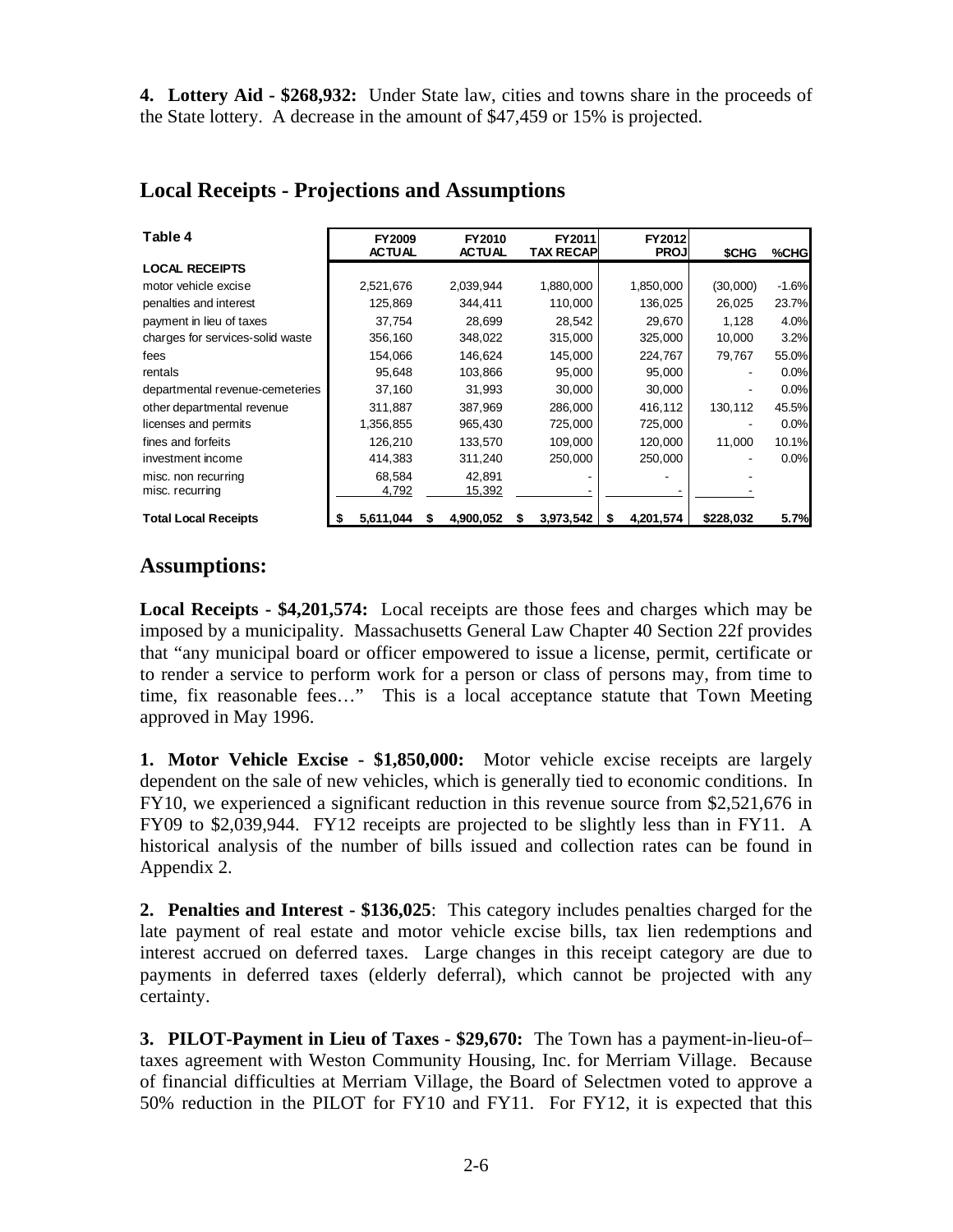payment will remain at the reduced level. The Town also receives a PILOT for Brook School Apartments, which is estimated to be \$20,148, a 2.5% increase over FY11.

**4. Charges for Service - Solid Waste - \$325,000:** This amount reflects transfer station sticker fees. The current fee is \$215 per year with a reduced fee of \$132 for senior citizens. In addition, households that meet certain income requirements are eligible for a waiver of the fee. In FY10, 51 people took advantage of the transfer station fee waiver. In FY10, transfer station sticker fee revenue funded approximately 67% of the cost of this operation. The Board of Selectmen has set a goal of funding 70-75% of costs with fee revenue. Approximately \$14,000 of transfer station revenue is estimated to be received from recycling of certain materials.

**5. Fees - \$224,767:** This category includes Town Clerk fees, municipal lien certificate fees, Planning Board filing fees, police detail administration fees and certain Board of Health inspection fees. An additional \$83,767 is included in estimated stormwater review fees that will be collected if a proposed new stormwater by-law is adopted at the May 2011 annual town meeting. A five year historical average can be found in Appendix 3.

**6. Rentals - \$95,000**: This category includes lease payments for two cell towers located at the Police Station, and the rental income for the Library, three Town-owned housing units, and the Melone house.

**7. Departmental Revenue - Cemeteries - \$30,000**: This category includes revenues from interments and foundations. The projection is conservatively based on a five-year historical average. (Also see, Cemetery Trust Fund in Table 5)

**8. Other Departmental Revenue - \$416,112**: This category primarily includes ambulance fees, but also includes emergency alarm system fees, false burglar and fire alarm fees, and other miscellaneous revenue. Effective December 1, 2009, the Board of Selectmen increased ambulance fees significantly to more closely reflect the cost of providing this service.

**9. Licenses and Permits - \$725,000:** This category includes Building Department permit fees, Board of Health and Fire Department permit fees. A five-year historical average can be found in Appendix 4.

**10. Fines and Forfeits - \$120,000**: This category includes parking ticket, court, library and motor vehicle non-renewal fines and fees. The amount for library fines is increased by \$11,000 to reflect actual receipts resulting from increased circulation of library materials. The projection is based on a five-year historical average.

**11. Investment Income - \$250,000**: This projection is based on an average rate of return on the Town's average monthly cash balance. The average rate of return to date in FY11 is .45 %.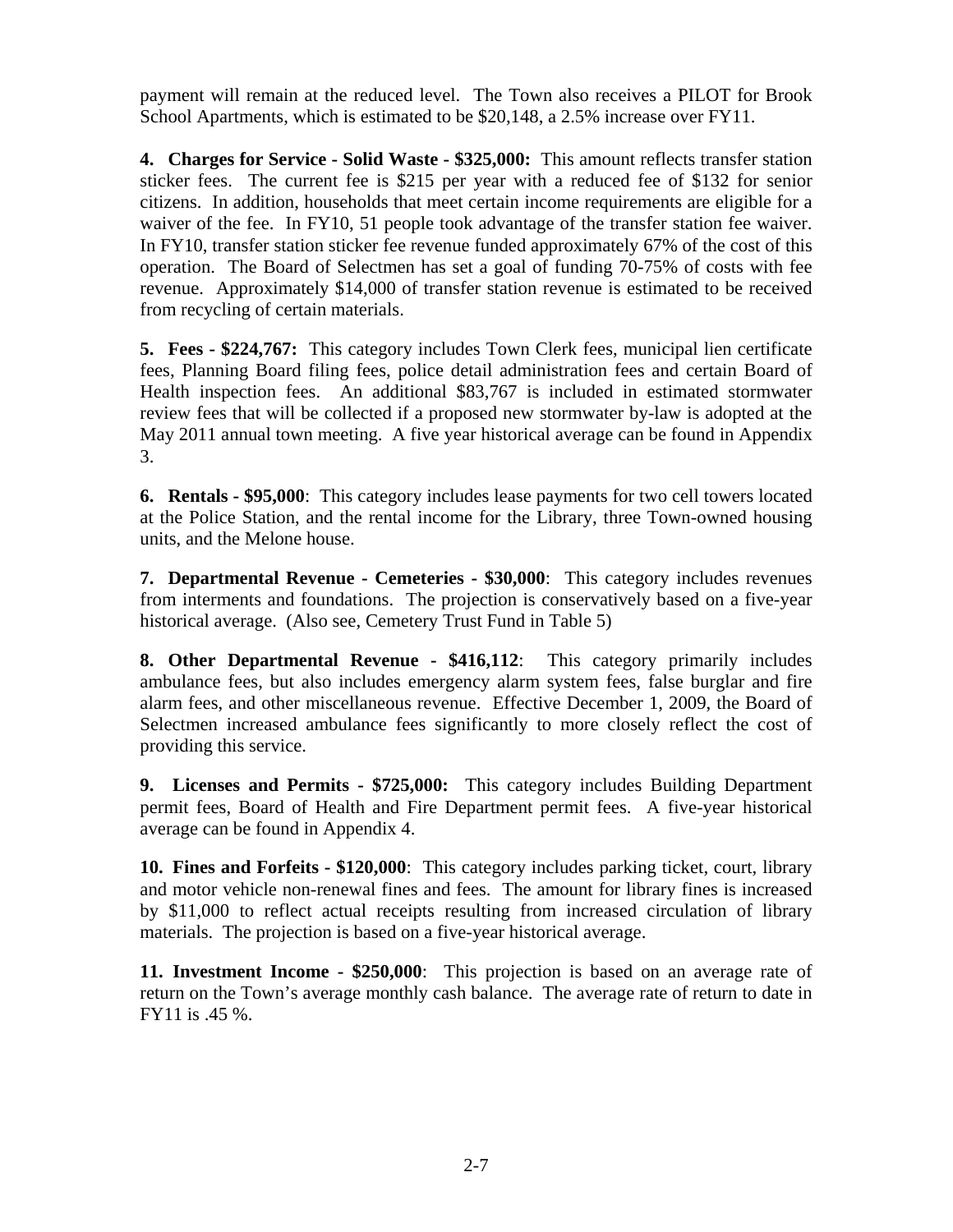## **Prior Year Balances/Other - Projections and Assumptions**

| Table 5                                                            | <b>FY2009</b><br><b>ACTUAL</b> |   | FY2010<br><b>ACTUAL</b> |   | FY2011<br><b>TAX RECAPI</b> | FY2012<br><b>PROJ</b> | <b>SCHG</b> | %CHG     |
|--------------------------------------------------------------------|--------------------------------|---|-------------------------|---|-----------------------------|-----------------------|-------------|----------|
| <b>PRIOR YR BAL/OTHER</b>                                          |                                |   |                         |   |                             |                       |             |          |
| unresv.fund bal. (free cash)                                       | 2,100,000                      |   | 2,400,000               |   | 2,200,000                   | 2,400,000             | 200.000     | 9.1%     |
| overlay surplus                                                    | 105,000                        |   | 120,000                 |   | 315,000                     | 250,000               | (65,000)    | $-20.6%$ |
| reserved for appropriation<br>(accrued inc. litigation settlement) | 100.000                        |   | 85.000                  |   | 85.000                      | 75.000                | (10.000)    | $-11.8%$ |
| reserved for appropriation (well<br>litigation settlement)         | 250,000                        |   | 250,000                 |   | 250,000                     | 250,000               |             | $0.0\%$  |
| cemetery trust fund                                                | 40.000                         |   | 40.000                  |   | 40.000                      | 40,000                |             | 0.0%     |
| Josiah Smith Tavern trust fund                                     | 6.500                          |   | 6.000                   |   | 6.000                       | 6.000                 |             | 0.0%     |
| <b>Total Reserves</b>                                              | 2.601.500<br>S                 | S | 2.901.000               | S | 2.896.000                   | 3.021.000             | \$125,000   | 4.3%     |

#### **Assumptions:**

**Prior Year Balances/Other - \$3,021,000:** This category includes those accounts that are either required by State law or established by Town Meeting. Appropriating funds from the accounts shown requires Town Meeting approval.

While not shown in this table, the Town Meeting annually votes to appropriate funds to a number of "continuing balance" accounts. These continuing balance accounts also function as a type of dedicated reserve account as the unexpended balance at the close of a fiscal year is carried forward to the next fiscal year. The Town established these continuing balance accounts to provide for annual level funding for a variety of capital type expenditures, such as facilities maintenance and technology-related replacements. The balances in these continuing balance accounts are shown in Appendix 5.

In addition, in January 2006 the Board of Selectmen approved a Reserve Policy creating eleven different reserve categories to address specific needs. Funding of the reserves began in FY06. The status of the various Reserves is shown in Appendix 8.

**1. Unreserved Fund Balance/Free Cash - \$2,400,000:** The Department of Revenue certified Weston's Free Cash as of June 30, 2010 at \$4,255,473.

Undesignated fund balance/free cash is largely a function of:

- $\triangleright$  prior year revenue collections in excess of estimates, and
- $\triangleright$  prior year expenditures less than appropriations.

Appendix 6 provides a history of the Town's unreserved fund balance.

**2. Overlay Surplus - \$250,000:** A reserve for property tax abatements and exemptions is created each year by way of the Overlay account. Overlay Surplus becomes available when it is determined that all claims for abatements and exemptions of a specific fiscal year have been resolved. Per state statute, this amount must be formally voted by the Board of Assessors before it is available for appropriation. The Board of Assessors has voted to declare surplus of \$250,000 from the FY10, FY07 and FY06 Overlay accounts.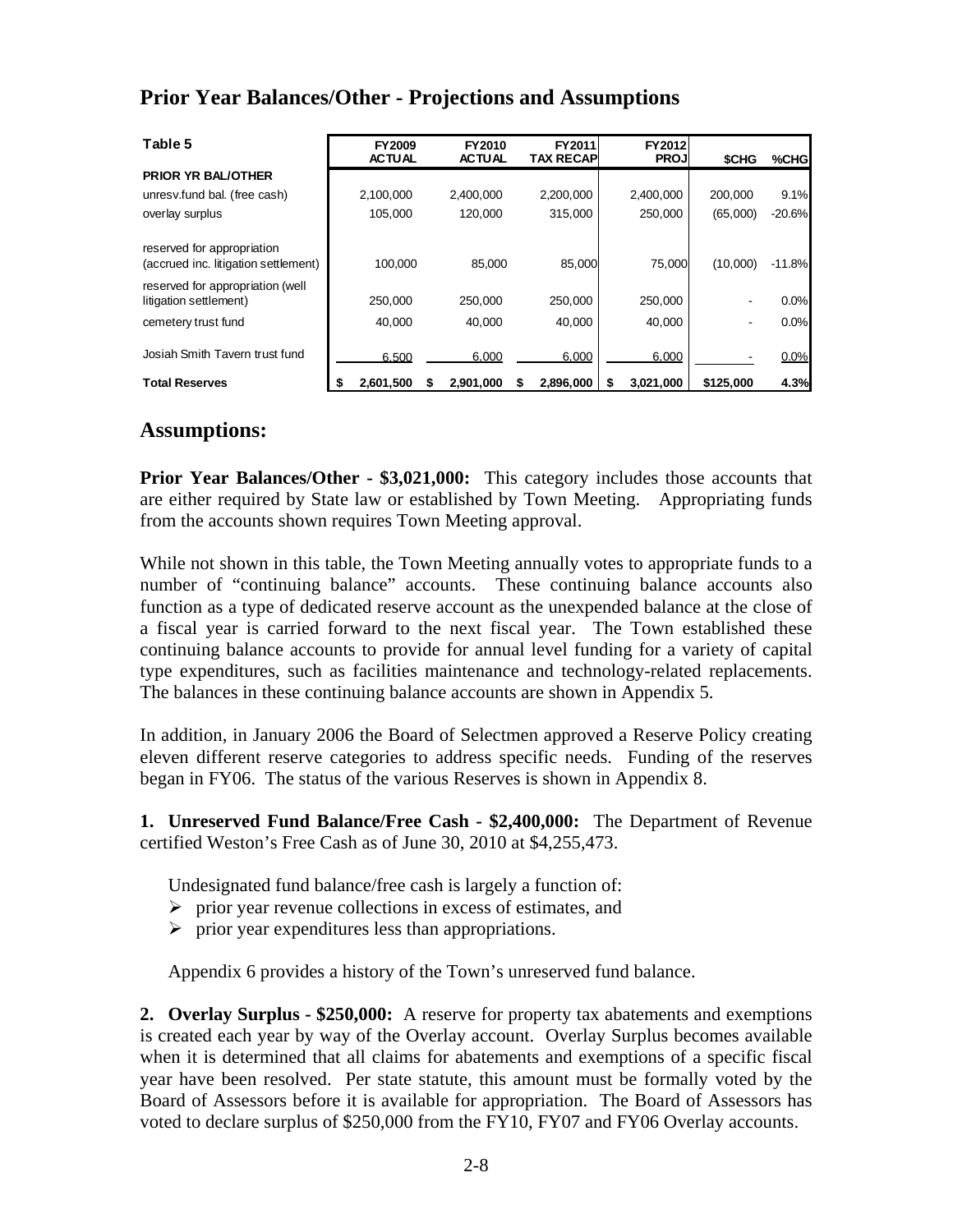The Reserve Policy has created a reserve for property tax abatements that is funded by setting aside \$20,000 of overlay surplus each year, until a balance of \$200,000 is reached.

**3. Reserved for Appropriation - Accrued Income - Well Litigation Settlement - \$75,000**: This reserve account reflects the investment income from a settlement with the Turnpike Authority over the pollution of Town wells. Over the last five years, this trust fund has earned an average of \$74,429 in investment income per year, and has an accumulated balance of \$111,895 as of June 30, 2010. The amount recommended for FY12 has been reduced by \$10,000 in recognition of declining interest generated by a declining principal balance. These funds can be used for any municipal purpose.

**4. Reserved for Appropriation - Well Litigation Settlement - \$250,000**: This reserve account reflects the principal from a settlement with the Turnpike Authority over the pollution of Town wells. When the Town's reserve policy was implemented in FY06, the Finance Committee proposed using funds from this account to help fund the reserve policy recommendations. The rationale was that this is an undesignated reserve account and town meeting would simply be transferring the funds over time to designated reserve accounts. Since then, an annual appropriation from the Well Litigation Settlement principal has been made. The balance in this account as of June 30, 2010 is \$1,486,137.

**5. Cemetery Trust Fund - \$40,000:** This trust fund is the income earned from the perpetual care charge paid by residents purchasing cemetery plots in the Weston Cemetery. The June 30, 2010 balance in the perpetual care fund is \$980,568 (non expendable).

**6. Josiah Smith Tavern Trust Fund - \$6,000**: This amount reflects the investment income from the Josiah Smith Tavern Trust Fund. The June 30, 2010 balance in this trust fund is \$194,531. This is a fully expendable trust fund.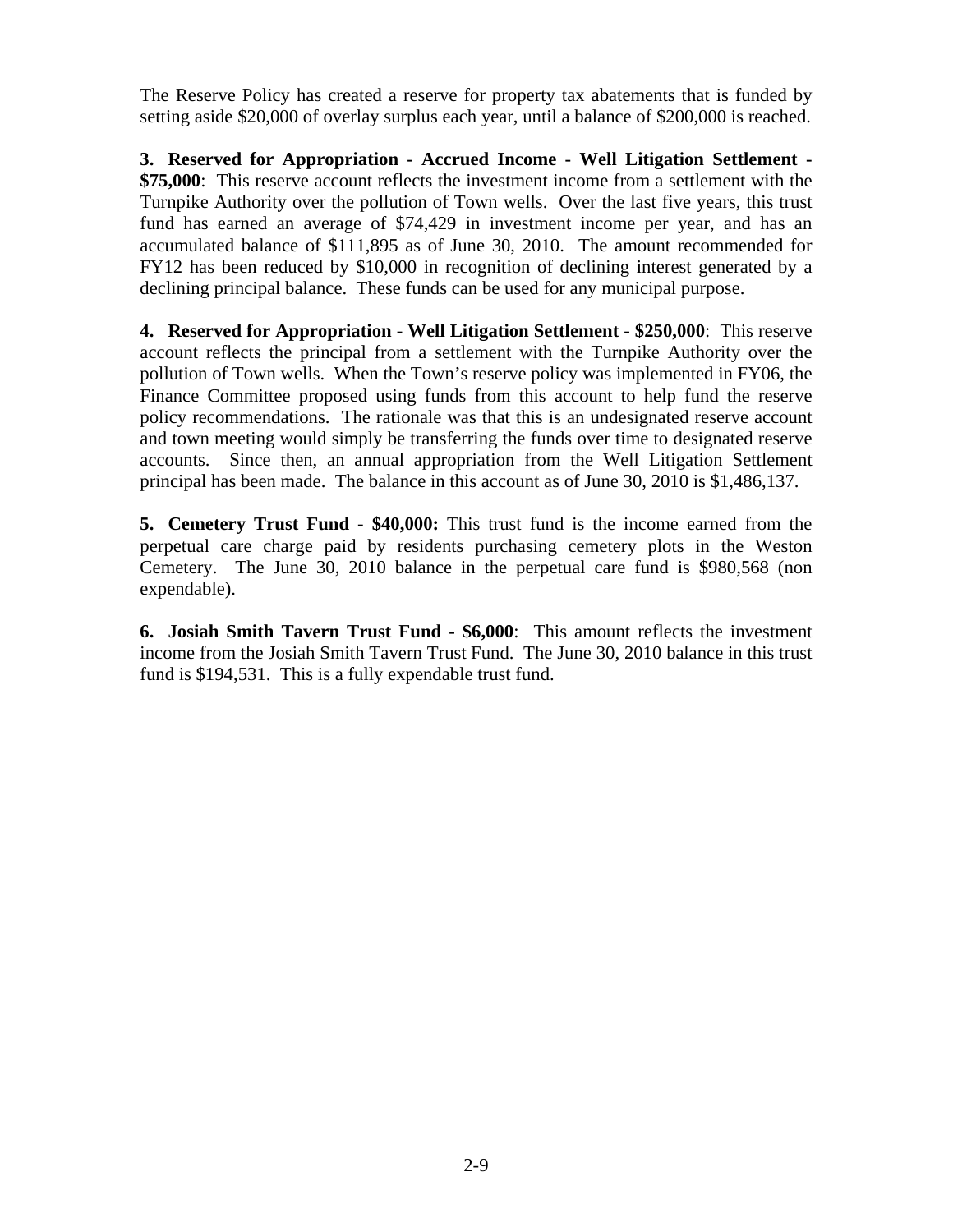| Table 6                                       |   | <b>FY2009</b><br><b>ACTUAL</b> | <b>FY2010</b><br><b>ACTUAL</b> | FY2011<br><b>TAX RECAPI</b> | <b>FY2012</b><br><b>PROJ</b> | <b>SCHG</b>     | %CHG     |
|-----------------------------------------------|---|--------------------------------|--------------------------------|-----------------------------|------------------------------|-----------------|----------|
| <b>REDUCTIONS IN REVENUES</b>                 |   |                                |                                |                             |                              |                 |          |
| cherry sheet assessments                      |   | 267.380                        | 272.370                        | 285,461                     | 299,734                      | 14.273          | 5.0%     |
| cherry sheet offsets                          |   | 34,574                         | 30,969                         | 29,108                      | 29,108                       |                 | 0.0%     |
| overlay (abatements)                          |   | 436,493                        | 385.361                        | 450.000                     | 400,000                      | (50,000)        | $-11.1%$ |
| school reimbursements                         |   | 1,454,017                      | 1.454.017                      | 1.454.017                   | 816,230                      | (637, 787)      | $-43.9%$ |
| overlay deficits                              |   |                                |                                |                             |                              |                 |          |
| contribution to recreation<br>enterprise fund |   | 450.507                        | 475.477                        | 475.477                     | 458.825                      | (16, 652)       | $-3.5%$  |
| <b>Total Reductions in Rev.</b>               | S | 2.642.971                      | 2,618,194                      | 2.694.063                   | 2,003,897                    | (690, 166)<br>S | $-25.6%$ |

## **Reductions in Revenues - Projections and Assumptions**

#### **Assumptions:**

**Reductions in Revenues - \$2,641,684:** This table reflects offsets to revenues for certain accounts that do not require Town Meeting appropriation but are, in fact, expenditures of the Town.

**1. State (Cherry Sheet) Assessments - \$299,734**: Cherry Sheet Assessments are charges levied for services provided to the Town by State and other governmental agencies (e.g., MBTA). These charges are projected to increase in FY12 by 5%.

**2. State (Cherry Sheet) Offsets - \$29,108**: State Aid distributions (see Table 3) include certain State categorical grants. The programs that comprise this category include School Lunch and Library grants. These grants must be used for specific purposes and may be expended without Town Meeting appropriation. While they are a component of State Aid revenue (see Table 3), these amounts are shown as a reduction in revenue available for Town Meeting appropriation because of their specific categorical nature. This amount is projected to be level funded in FY12.

**3. Overlay - \$400,000**: The Overlay is a reserve account used for property tax abatements and statutory tax exemptions. The preliminary estimate for this account, subject to approval by the Board of Assessors, has been set at \$400,000. Approximately \$45,000 is to fund statutory tax exemptions that are granted to the elderly, infirm and veterans. The State reimburses the Town approximately \$16,000 for these exemptions. Any Overlay amount not needed in a particular year is released as overlay surplus by the Board of Assessors for use in funding future operating budgets (see Table 5).

**4. School Building Reimbursements - \$816,230**: As part of Weston's State Aid (Table 3), the Town receives reimbursements for the construction costs associated with the Field School and High School renovation projects. Since these projects are funded through Proposition 2 ½ debt exclusions, the reimbursements must be used to offset the debt service payments associated with these projects. This amount is reduced from FY11 by the amount of reimbursement for the Middle School project, which was paid in full by the State at the time the bonds were refunded in November 2010.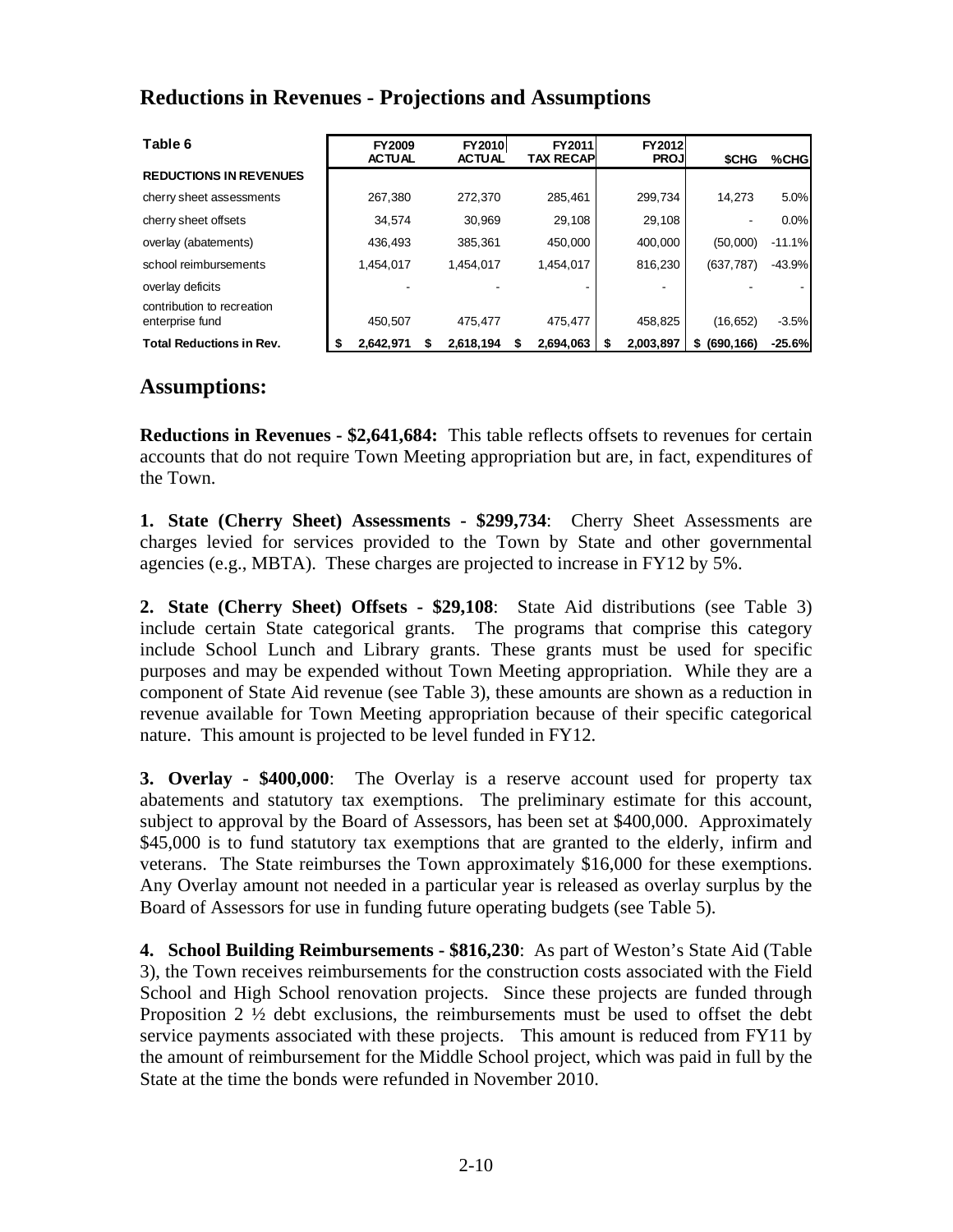**5. Overlay Deficits - \$0:** There is no overlay deficit contemplated at this time. As recommended by the Reserve Policy, \$140,000 has been retained in the overlay account in case of an overlay deficit. The Town also has the ability to fund an overlay deficit from the additional property tax revenues generated in the FY12 property tax levy limit from new construction.

**6. Contribution to Recreation Enterprise Fund - \$458,825:** Approximately 70% of the Recreation Department budget is covered by fee revenue. The remaining 30%, or \$458,825 allocated for FY12, is funded by the tax levy. We show this tax contribution in the "reduction in revenues" section since these funds are not otherwise available to fund the general fund portion of the budget.

### **Other Revenues – Projections and Assumptions**

| Table 7                                            | <b>FY2009</b><br><b>ACTUAL</b> | FY2010<br><b>ACTUAL</b> | FY2011<br><b>TAX RECAPI</b> | <b>FY2012</b><br><b>PROJ</b> | <b>SCHG</b> | %CHG      |
|----------------------------------------------------|--------------------------------|-------------------------|-----------------------------|------------------------------|-------------|-----------|
| <b>OTHER REVENUES</b>                              |                                |                         |                             |                              |             |           |
| transfer from water enterprise fund                | 257,829                        | 241,555                 | 286,684                     | 292,418                      | 5.734       | 2.0%      |
| transfer from brook school apts<br>enterprise fund | 135,720                        | 112,750                 | 136,627                     | 139,360                      | 2.733       | 2.0%      |
| reappropriate continuing balances                  |                                | 7,837                   | 9,662                       |                              | (9,662)     | $-100.0%$ |
| <b>Total Other Revenues</b>                        | 393,549                        | 362,142                 | 432,973                     | 431.777                      | (1, 196)    | $-0.3%$   |

### **Assumptions:**

**1. Transfer from Water Enterprise Fund – \$292,418**: This is the amount that the Water Enterprise fund contributes to the General Fund to offset those Enterprise Fund expenses that are included in the General Fund (e.g., health insurance, pension, liability insurance, billing and collection costs, etc.).

**2. Transfer from Brook School Apartments Enterprise Fund - \$139,360:** This is the amount that the Brook School Apartments Enterprise fund contributes to the General Fund to offset those Enterprise Fund expenses that are included in the General Fund (e.g., health insurance, pension, liability insurance, billing and collection costs, etc.).

**3. Re-appropriate Continuing Balances - \$0**: There are no balances available to be re-appropriated in FY12.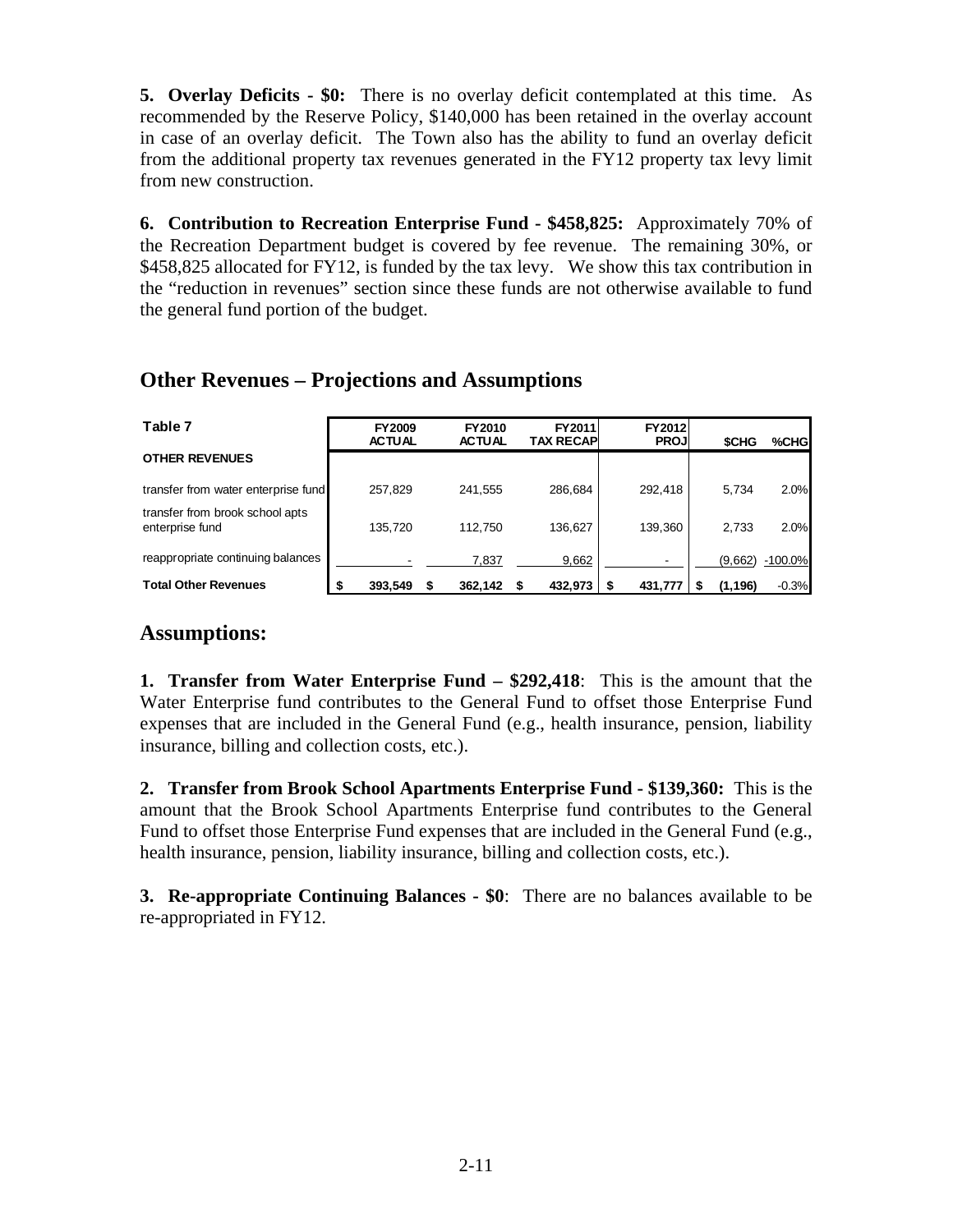|                | A                                 | В                                          | С                       | D                                                  | Е                          | F                                                | G                                                        | н                                                                                        |                            | J                     |          |
|----------------|-----------------------------------|--------------------------------------------|-------------------------|----------------------------------------------------|----------------------------|--------------------------------------------------|----------------------------------------------------------|------------------------------------------------------------------------------------------|----------------------------|-----------------------|----------|
| Fiscal<br>Year | <b>Starting</b><br><b>Balance</b> | Annual 2 1/2% Amount of<br><b>Increase</b> | Override                | <b>Increase</b><br><b>From New</b><br>Construction | <b>Total Levv</b><br>Limit | <b>Exempt</b><br><b>Debt</b><br><b>Exclusion</b> | Community<br><b>Preservation</b><br><b>Act Surcharge</b> | <b>Allowable Amount</b><br>which may be<br><b>Raised from the</b><br><b>Property Tax</b> | Unused<br>Levy<br>Capacity | Actual<br>Tax<br>Levy | $% +1 -$ |
| 1991           | \$16,400,270                      | \$410,007                                  | \$800,000               | \$138,363                                          | \$17,748,640               | \$1,263,054                                      |                                                          | \$19,011,694                                                                             | \$95,980                   | \$18,915,714          |          |
| 1992           | \$17,748,640                      | \$443,716                                  | \$700,000               | \$86,219                                           | \$18,978,575               | \$1,454,928                                      |                                                          | \$20,433,503                                                                             | \$87,498                   | \$20,346,005          | 7.56%    |
| 1993           | \$18,978,575                      | \$474,464                                  | \$0                     | \$203,406                                          | \$19,656,445               | \$1,463,929                                      |                                                          | \$21,120,374                                                                             | \$347,706                  | \$20,772,668          | 2.10%    |
| 1994           | \$19,656,445                      | \$491,411                                  | \$200,000               | \$261,247                                          | \$20,609,103               | \$1,483,922                                      |                                                          | \$22,093,025                                                                             | \$366,096                  | \$21,726,929          | 4.59%    |
| 1995           | \$20,609,103                      | \$515,228                                  | \$300,000               | \$455,789                                          | \$21,880,120               | \$1,884,404                                      |                                                          | \$23,764,524                                                                             | \$899,271                  | \$22,865,253          | 5.24%    |
| 1996           | \$21,880,120                      | \$547,003                                  | \$0                     | \$474,531                                          | \$22,901,654               | \$2,270,573                                      |                                                          | \$25,172,227                                                                             | \$686,855                  | \$24,485,372          | 7.09%    |
| 1997           | \$22,901,654                      | \$572,541                                  | \$0                     | \$460,225                                          | \$23,934,420               | \$2,392,836                                      |                                                          | \$26,327,256                                                                             | \$727,019                  | \$25,600,237          | 4.55%    |
| 1998           | \$23,934,420                      | \$598,361                                  | \$0                     | \$654,277                                          | \$25,187,058               | \$2,439,162                                      |                                                          | \$27,626,220                                                                             | \$598,084                  | \$27,028,136          | 5.58%    |
| 1999           | \$25,187,058                      | \$629,676                                  | \$0                     | \$732,355                                          | \$26,549,089               | \$2,816,518                                      |                                                          | \$29,365,607                                                                             | \$702,499                  | \$28,663,108          | 6.05%    |
| 2000           | \$26,549,089                      | \$663,727                                  | \$0                     | \$682,631                                          | \$27,895,447               | \$2,806,386                                      |                                                          | \$30,701,833                                                                             | \$880,621                  | \$29,821,212          | 4.04%    |
| 2001           | \$27,895,447                      | \$697,386                                  | \$590,000               | \$676,910                                          | \$29,859,743               | \$4,083,299                                      |                                                          | \$33,943,042                                                                             | \$1,143,212                | \$32,799,830          | 9.99%    |
| 2002           | \$29,859,743                      | \$746,494                                  | \$500,000               | \$1,140,934                                        | \$32,247,171               | \$4,625,636                                      | \$932,125                                                | \$37,804,932                                                                             | \$667,493                  | \$37,137,439          | 13.22%   |
| 2003           | \$32,247,171                      | \$806,179                                  | \$0                     | \$1,222,514                                        | \$34,275,864               | \$5,556,443                                      | \$1.044.068                                              | \$40,876,375                                                                             | \$258,924                  | \$40,617,451          | 9.37%    |
| 2004           | \$34,275,864                      | \$856,897                                  | \$0                     | \$1,944,757                                        | \$37,077,518               | \$5,599,897                                      | \$1,147,521                                              | \$43,824,936                                                                             | \$1,056,079                | \$41,621,336          | 2.47%    |
| 2005           | \$37,077,518                      | \$926,938                                  | \$0                     | \$1,051,747                                        | \$39,056,203               | \$5,664,033                                      | \$1,160,288                                              | \$45,880,523                                                                             | \$961.844                  | \$43,758,392          | 5.13%    |
| 2006           | \$39,056,203                      |                                            | \$976,405 \$1,370,000   | \$1,322,894                                        | \$42,725,502               | \$5,921,946                                      | \$1,314,821                                              | \$49,962,268                                                                             | \$334,825                  | \$48,312,623          | 10.41%   |
| 2007           | \$42,725,502                      |                                            | \$1,068,138 \$1,100,000 | \$1,420,504                                        | \$46,314,144               | \$6,476,639                                      | \$1,382,903                                              | \$54,173,687                                                                             | \$1,348,450                | \$51,442,333          | 6.48%    |
| 2008           | \$46,314,143                      | \$1,157,854                                | \$0                     | \$1,049,715                                        | \$48,521,712               | \$7,463,699                                      | \$1,488,000                                              | \$57,473,411                                                                             | \$1,544,858                | \$54,440,553          | 5.83%    |
| 2009           | \$48.521.712                      | \$1,213,043                                | \$0                     | \$1,122,064                                        | \$50,856,819               | \$7,391,435                                      | \$1,574,790                                              | \$59,823,045                                                                             | \$1,249,920                | \$56,998,334          | 4.70%    |
| 2010           | \$50,856,820                      | \$1,271,421                                | \$0                     | \$1,111,655                                        | \$53,239,896               | \$7,205,908                                      | \$1,605,810                                              | \$62,051,614                                                                             | \$2,370,474                | \$58,075,330          | 1.89%    |
| 2011           | \$53,239,896                      | \$1,330,997                                | \$0                     | \$1,470,272                                        | 56,041,165                 | \$6,810,118                                      | \$1,754,389                                              | \$64,605,673                                                                             | \$2,930,717                | \$59,920,567          | 3.18%    |

# **Appendix 1: Levy Limit History: Fiscal Years 1991-2011**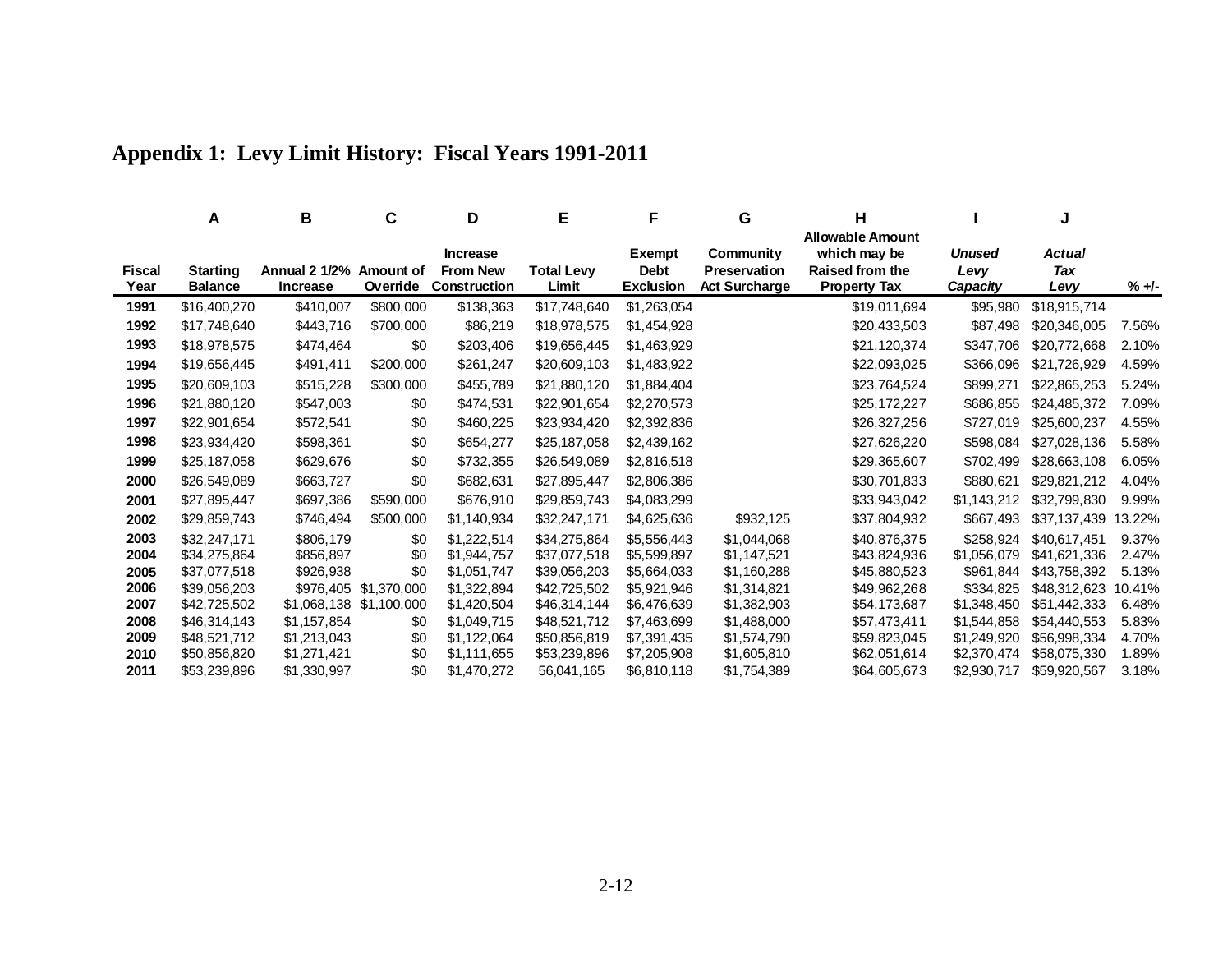| <b>Appendix 2: Motor Vehicle Excise Revenue</b> |                 |                  |          |                 |                      |                 |                  |                      |                  |                |                  |                 |
|-------------------------------------------------|-----------------|------------------|----------|-----------------|----------------------|-----------------|------------------|----------------------|------------------|----------------|------------------|-----------------|
|                                                 |                 | <b>FY2007</b>    |          |                 | <b>FY2008</b>        |                 |                  | <b>FY2009</b>        |                  |                | FY2010           |                 |
|                                                 | # of            |                  | Avg. per | # of            |                      | Avg. per        | # of             |                      | Avg. per         |                |                  | Avg. per        |
| Comm.#                                          | bills           | Amt. billed      | bill     | bills           | Amt. billed          | bill            | bills            | Amt. billed          | bill             | # of bills     | Amt. billed      | bill            |
| $\boldsymbol{2}$                                |                 |                  |          |                 |                      |                 | 781              | 232,917              | 298              | 451            | 188,946          | 419             |
| $\overline{3}$                                  | 289             | 93506            | 324      |                 |                      |                 | 403              | 205,998              | $\overline{511}$ |                |                  |                 |
| $\overline{4}$                                  | 351             | 130,486          | 372      | 503             | 218,579              | 435             | 411              | 215,021              | 523              | 529            | 195,285          | 369             |
| $\overline{5}$                                  | 289             | 79,309           | 274      | 344             | 123,999              | 360             | 340              | 88,980               | 262              | 296            | 70,718           | 239             |
| 6                                               | 251             | 48,734           | 194      | 319             | 82,486               | 259             | 217              | 32,587               | 150              | 288            | 37,036           | 129             |
| $\overline{7}$                                  | 284             | 40,920           | 144      | 199             | 47,754               | 240             | $\overline{247}$ | 21,440               | 87               | 200            | 14,114           | $\overline{71}$ |
| 8                                               |                 |                  |          | 46              | 5,855                | 127             | $\overline{c}$   | 1,759                | 880              | 3 <sup>1</sup> | 7,992            | 2,664           |
| 9                                               | $\overline{1}$  | 310              | 310      |                 |                      |                 | 91               | 15,196               | 167              |                |                  |                 |
| 901                                             |                 |                  |          |                 |                      |                 |                  |                      |                  |                |                  |                 |
| 902                                             |                 |                  |          |                 | 12                   | 12              |                  |                      |                  |                |                  |                 |
| 50                                              |                 |                  |          |                 |                      |                 | 24               | 2,201                | 92               |                |                  |                 |
| 99                                              |                 |                  |          |                 |                      |                 | $\overline{8}$   | 2,200                | $\overline{275}$ |                |                  | #DIV/0!         |
| 101                                             | $\overline{c}$  | 416              | 208      | 5 <sub>l</sub>  | 801                  | 160             | $\vert 9 \vert$  | 2,085                | 232              | $\overline{3}$ | 563              | 188             |
| 102                                             | $\sqrt{5}$      | 2,066            | 413      |                 |                      |                 | $\mathbf{1}$     | 421                  | 421              |                |                  | #DIV/0!         |
| 103                                             | 3               | 109              | 36       | 5 <sup>5</sup>  | 741                  | 148             | $\mathbf 1$      | 554                  | 554              | 5              | 561              | 112             |
| 104                                             | 13              | 1,479            | 114      |                 | 360                  | 360             |                  |                      |                  | $\overline{4}$ | 1,137            | 284             |
| $\frac{105}{105}$                               |                 |                  |          | 3               | 193                  | 64              |                  |                      |                  |                |                  |                 |
| 106                                             | $\overline{2}$  | 279              | 140      |                 |                      |                 | 4                | 321                  | 80               |                |                  |                 |
| 107                                             |                 |                  |          |                 |                      |                 |                  |                      |                  |                |                  |                 |
| 108                                             |                 |                  |          |                 |                      |                 |                  |                      |                  |                |                  |                 |
| 9                                               |                 |                  |          |                 |                      |                 |                  |                      |                  |                |                  |                 |
| $\overline{10}$                                 | $\overline{23}$ | 2,653            | 115      | $\overline{91}$ | 110,083              | 1210            | 11               | 1,303                | 118              | 11             | 2,225            | 202             |
| $\overline{11}$                                 | 5               | 791              | 158      |                 |                      |                 | 10               | 3,576                | 358              | 9              | $\overline{88}$  | 10              |
| $\overline{12}$                                 | 6               | 1,867            | 311      | 13              | 7,235                | 557             |                  |                      |                  |                |                  |                 |
| 13                                              |                 |                  |          | $\overline{18}$ | 23,904               | 1328            |                  |                      |                  |                |                  |                 |
| $\mathbf{1}$                                    | 8,794           | 1,575,308        | 179      | 9,088           | 1,747,264            | 192             | 8,696            | 1,662,120            | 191              | 9,110          | 1,606,119        | 176             |
| $\overline{2}$                                  | 503             | 279,098          | 555      | 396             | 187,758              | 474             |                  |                      |                  |                |                  |                 |
| $\ensuremath{\mathsf{3}}$                       | 393             | 184,777          | 470      |                 |                      |                 | 229              | 92,732               | 405              |                |                  |                 |
| $\overline{4}$                                  |                 |                  |          |                 |                      |                 |                  |                      |                  |                |                  |                 |
| 8                                               |                 |                  |          |                 |                      |                 | 25               | 2,753                | 110              |                |                  |                 |
| $\overline{9}$                                  | 104             | 12,025           | 116      |                 |                      |                 |                  |                      |                  |                |                  |                 |
| 102                                             |                 |                  |          |                 |                      |                 | $\vert$          | 3,297                | 824              |                |                  |                 |
| 104                                             |                 |                  |          |                 | $\overline{70}$      | $\overline{70}$ |                  |                      |                  |                |                  |                 |
| totals                                          |                 | 11,318 2,454,132 |          |                 | 217 11,033 2,557,093 |                 |                  | 232 11,514 2,587,461 | 225              |                | 10,909 2,124,783 | 195             |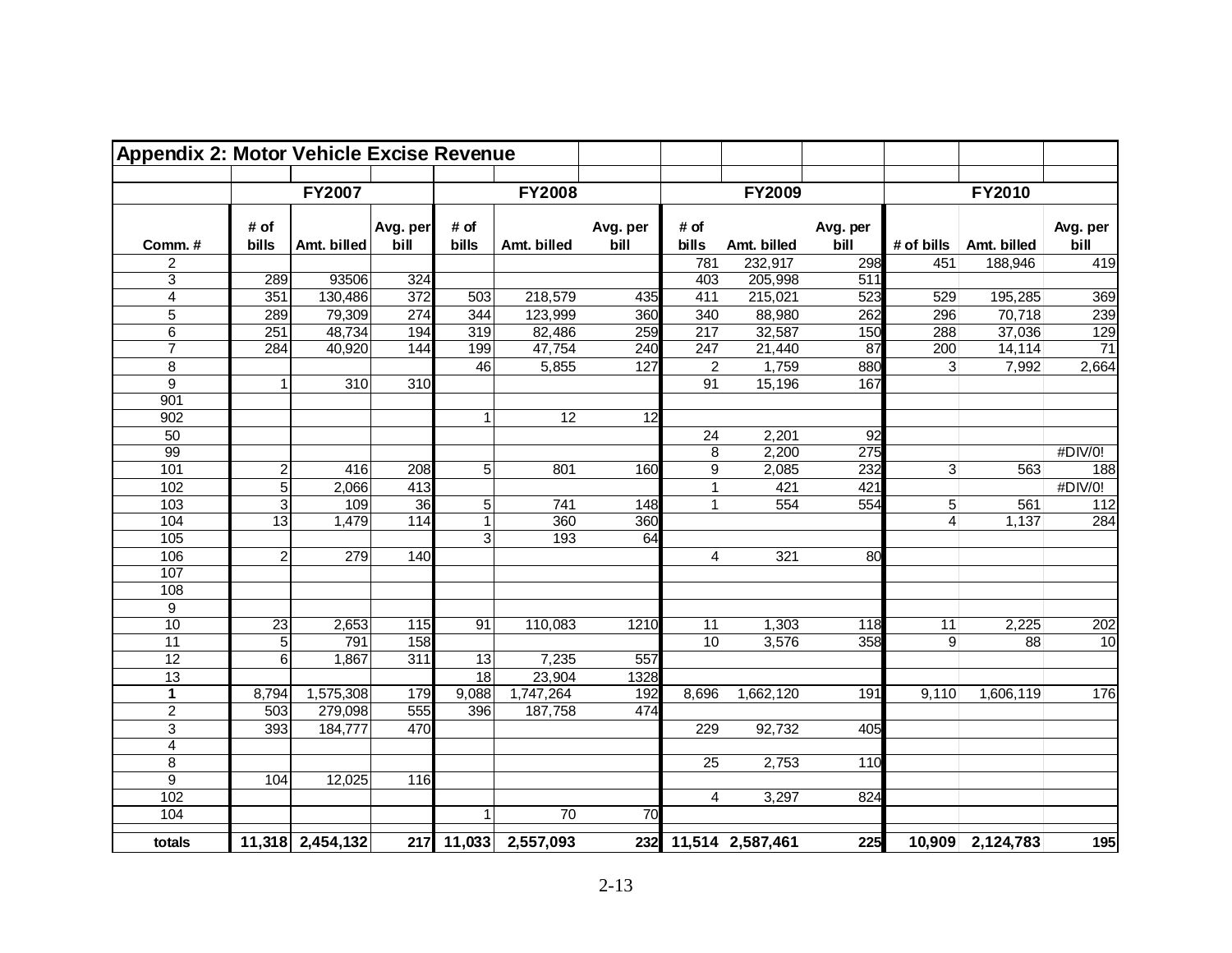# **Appendix 3: Fees**

|                                          | <b>Actual</b> | Actual      | <b>Actual</b> | Actual      | Actual      | FY06-10 |
|------------------------------------------|---------------|-------------|---------------|-------------|-------------|---------|
|                                          | <b>FY06</b>   | <b>FY07</b> | <b>FY08</b>   | <b>FY09</b> | <b>FY10</b> | average |
| municipal liens                          | 11,350        | 10,950      | 11,825        | 11,000      | 11,375      | 11,300  |
| alarm systems - one-time initial fee     | 8,600         | 6,200       | 7,900         | 6,700       | 5,600       | 7,000   |
| crescent st historic district commission |               | 20          | 40            |             |             | 12      |
| town clerk fees/service                  | 17,404        | 17,244      | 15,246        | 11,395      | 13,210      | 14,900  |
| town clerk fees/justice of the peace     |               |             |               |             | 300         | 60      |
| board of appeals                         | 9,925         | 11,750      | 10,027        | 11,562      | 12,900      | 11,233  |
| planning board filings                   | 20,985        | 12,710      | 18,225        | 13,760      | 28,780      | 18,892  |
| police misc.                             | 1,553         | 1,810       | 1,318         | 1,787       | 1,518       | 1,597   |
| engineer prints & plans                  | 165           | 493         | 363           | 400         | 186         | 321     |
| <b>BOH</b> flu                           |               | 4,800       |               |             |             | 960     |
| conservation-sale of firewood            | 689           | 275         | 245           | 540         | 230         | 396     |
| conservation-community gardens           | 855           | 975         | 907           | 957         | 1,060       | 951     |
| police detail                            | 25,299        | 38,825      | 56,427        | 47,215      | 47,931      | 43,139  |
| constable fees                           | 60            | 29          | 45            | 70          | 135         | 68      |
| BOH soil testing fee                     | 44,350        | 27,500      | 18,950        | 18,450      | 19,350      | 25,720  |
| <b>BOH Title 5 fee</b>                   | 4,075         | 4,300       | 3,150         | 3,055       | 4,750       | 3,866   |
| historical commission-demolition app.    | 1,000         | 480         | 1,360         | 2,830       | 4,425       | 2,019   |
| emergency alarm fees*                    | 300           | 35,700      | 19,200        | 19,200      | 17,400      | 18,360  |
| false burglar alarm charges              | 1,600         | 4,000       |               |             |             | 1,120   |
| stormwater review fees                   |               |             |               |             | 450         | 90      |
| <b>TOTAL</b>                             | 148,210       | 178,061     | 165,229       | 148,920     | 169,599     | 162,004 |

*\*Alarm fees were not billed in FY06; the bills for FY06 and FY07 were both sent in FY07.*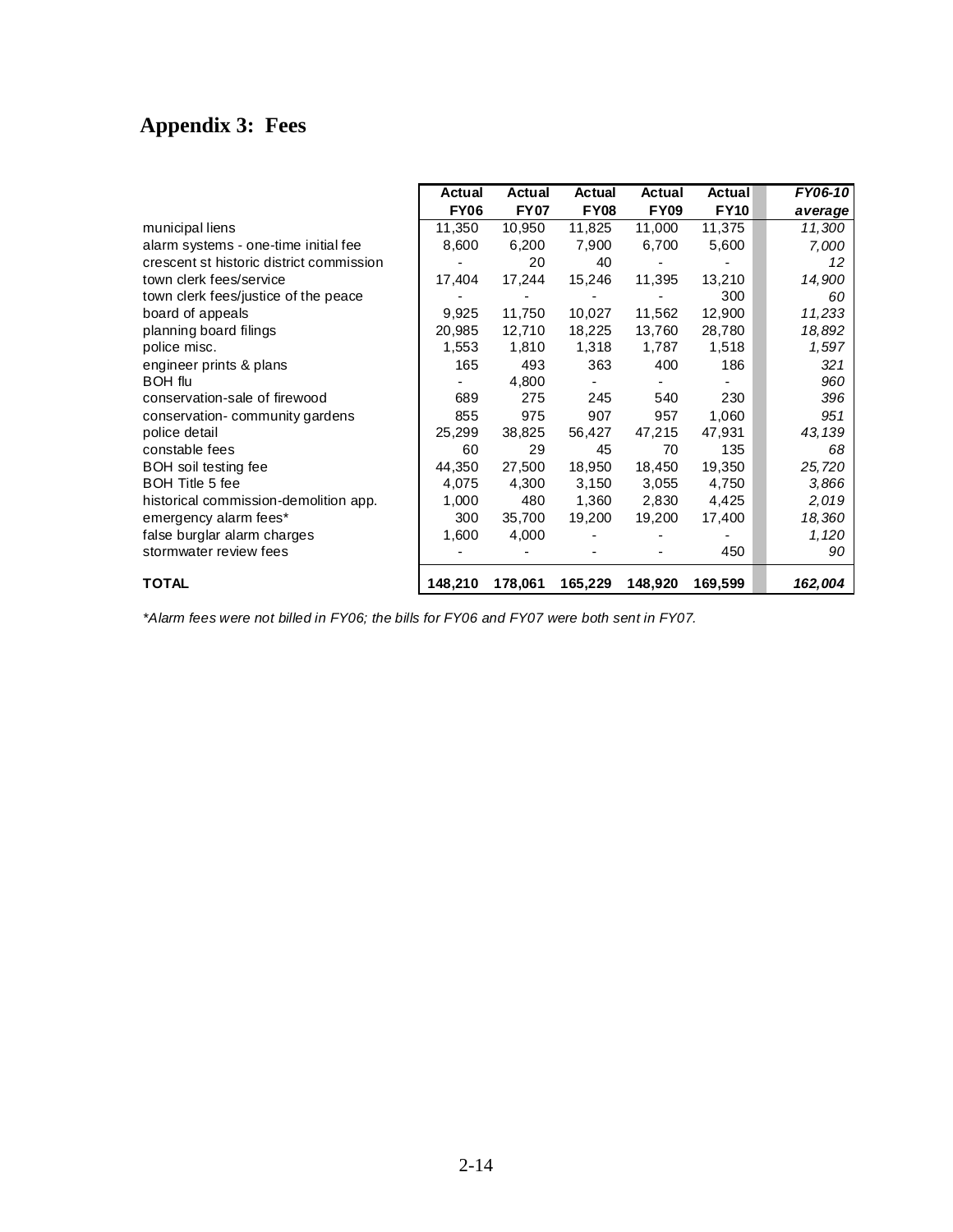# **Appendix 4: Permits and Licenses Revenue**

| <b>BUILDING DEPT. FEES</b>                     | <b>Actual</b>   | Actual                   | Actual          | <b>Budget</b>   | Actual          | Actual           | FY06-10         |
|------------------------------------------------|-----------------|--------------------------|-----------------|-----------------|-----------------|------------------|-----------------|
| <b>Bldg. Permits</b>                           | <b>FY06</b>     | <b>FY07</b>              | <b>FY08</b>     | <b>FY09</b>     | <b>FY09</b>     | <b>FY10</b>      | average         |
| July                                           | 199,635         | 41,821                   | 71,377          | 55,000          | 48.451          | 169,176          | 106.092         |
| August                                         | 69,977          | 145,981                  | 71,857          | 55,000          | 40,346          | 79,223           | 81,477          |
| September                                      | 44,437          | 39,044                   | 28,916          | 55,000          | 109,303         | 8,165            | 45,973          |
| October                                        | 65,550          | 27,290                   | 90,803          | 55,000          | 29,565          | 47,674           | 52,176          |
| November                                       | 75,840          | 67,080                   | 41,433          | 50,000          | 27,421          | 27,643           | 47,883          |
| December                                       | 11,075          | 54,584                   | 61,110          | 40,000          | 76,704          | 27,418           | 46,178          |
| January                                        | 28,796          | 94,990                   | 113,051         | 25,000          | 122,358         | 15,055           | 74,850          |
| February                                       | 36,109          | 26,794                   | 20,520          | 25,000          | 480,104         | 34,608           | 119,627         |
| March                                          | 32,420          | 30,628                   | 54,938          | 40,000          | 19,308          | 16,357           | 30,730          |
| April                                          | 52,938          | 31,772                   | 64,261          | 50,000          | 20,059          | 60,372           | 45,880          |
| May                                            | 44,652          | 70,842                   | 45,488          | 60,000          | 75,764          | 9,971            | 49,343          |
| June                                           | 60,947          | 47,409                   | 62,748          | 55,950          | 33,570          | 117,092          | 64,353          |
| <b>Bldg. Permits Subtotal</b>                  | 722,376         | 678,235                  | 726,502         | 565,950         | 1,082,953       | 612,754          | 776,136         |
| Wiring inspection fees                         | 94,166          | 76,557                   | 71,490          | 50,000          | 63,605          | 154,225          | 92,009          |
| Gas/plumbing fees                              | 45,801          | 32,942                   | 40,055          | 30,000          | 37,616          | 33,143           | 37,911          |
| TOTAL BLDG. DEPT. FEES                         | 862,343         | 787,734                  | 838,047         | 645,950         | 1,184,174       | 800,122          | 888,625         |
|                                                |                 |                          |                 |                 |                 |                  |                 |
| <b>BOARD OF HEALTH FEES</b>                    |                 |                          |                 |                 |                 |                  |                 |
| <b>Bd of Health permits</b>                    | 54,750          | 51,150                   | 58,025          | 35,000          | 47,600          | 41,975           | 50,700          |
| Bd of Health septic system application permits | 55,000          | 51,050                   | 45,750          | 40,000          | 38,100          | 32,550           | 44,490          |
| <b>TOTAL BD OF HEALTH FEES</b>                 | 109,750         | 102,200                  | 103,775         | 75,000          | 85,700          | 74,525           | 95,190          |
| <b>TOTAL FEES</b>                              | 972,093         | 889,934                  | 941,822         | 720,950         | 1,269,874       | 874,647          | 989,674         |
|                                                |                 |                          |                 |                 |                 |                  |                 |
| <b>Permits &amp; Licenses</b>                  |                 |                          |                 |                 |                 |                  |                 |
| fish & game licenses                           | 238             | 287                      | 119             | 200             | 55              | 121              | 164             |
| victuallers licenses                           |                 | 350                      | 400             |                 | 4,550           | 2,400            | 1,540           |
| town clerk licenses                            | 920             | 640                      | 1,165           | 700             | 920             | 1,030            | 935             |
| <b>Bd of Health licenses</b><br>dog licenses   | 14,650<br>6,688 | 20,225<br>6,224          | 17,825<br>5,903 | 15,000<br>6,000 | 17,200<br>6,569 | 17,825<br>14,826 | 17,545<br>8,042 |
| commercial dog walker licenses                 |                 | $\overline{\phantom{a}}$ | $\overline{a}$  | $\overline{a}$  | $\overline{a}$  | 10,100           | 2,020           |
| late fee - dog licenses                        |                 |                          |                 |                 |                 | 300              | 60              |
| firearm permits                                | 1,975           | 2,225                    | 1,125           | 2,000           | 1,275           | 825              | 1,485           |
| sealer weights measures permits                | 366             | 180                      | 414             | 200             | 540             | 288              | 358             |
| cable rental permits                           | 1,705           | 1,736                    | 1,983           | 1,500           | 34,230          | 1,813            | 8,293           |
| street opening permits                         | 2,100           | 2,450                    | 1,435           | 2,000           | 1,000           | 14,350           | 4,267           |
| ch. 148 fire permits                           | 2,640           | 3,570                    | 2,620           | 2,500           | 3,375           | 3,305            | 3,102           |
| oil burner install permits                     | 1,350           | 995                      | 1,000           | 800             | 1,200           | 2,450            | 1,399           |
| fire alarm system permits                      | 9,760           | 16,040                   | 14,629          | 8,000           | 12,881          | 12,818           | 13,226          |
| trench/excavation permits                      |                 |                          |                 |                 | 3,135           | 6,205            | 1,868           |
| raffle permits                                 | 225             | 200                      | 75              | 150             | 50              | 175              | 145             |
| <b>TOTAL PERMITS &amp; LICENSES</b>            | 42,617          | 55,122                   | 48,692          | 39,050          | 86,981          | 88,831           | 64,449          |
| <b>TOTAL-ALL</b>                               | 1,014,710       | 945,056                  | 990,514         | 760,000         | 1,356,855       | 963,478          | 1,041,731       |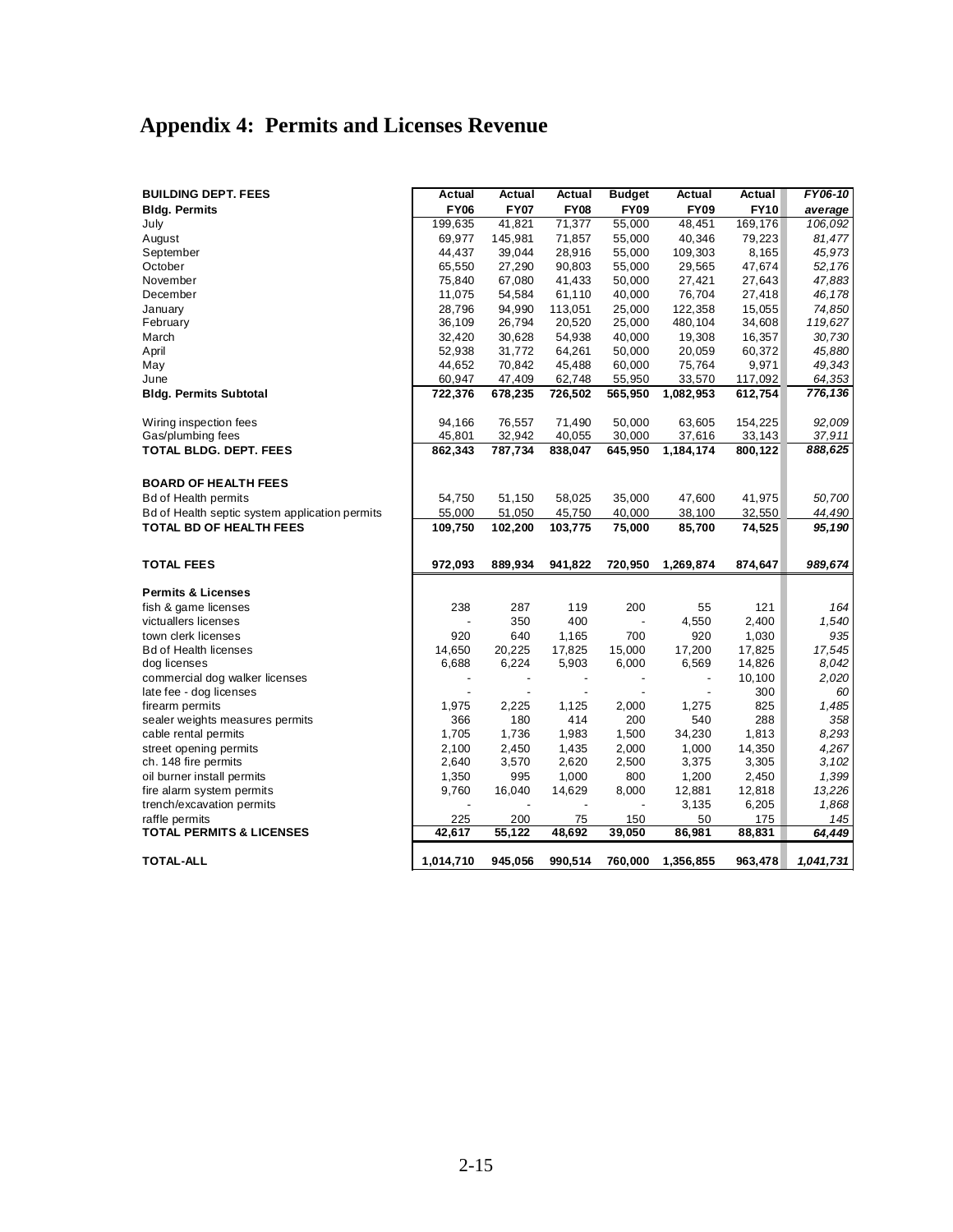# **Appendix 5: Continuing Balance Accounts**

|                            |                                                                                                                           |                        | FISCAL YEAR 2011                                             | (July 1, 2010 - June 30, 2011)               |                              |                                             |  |
|----------------------------|---------------------------------------------------------------------------------------------------------------------------|------------------------|--------------------------------------------------------------|----------------------------------------------|------------------------------|---------------------------------------------|--|
| Department                 | <b>Account Name</b>                                                                                                       | <b>FY11</b><br>APPROP. | FWD.<br><b>BALANCE</b>                                       | AVAIL.<br><b>BUDGET</b>                      | <b>YTD</b><br><b>EXPEND.</b> | 6/30/10<br><b>BALANCE</b>                   |  |
| Selectmen                  | Professional/Consulting<br>Vehicle/Pedestrian Study<br>Equipment-Town Hall                                                | 20,000<br>5,000        | 116,609<br>1,786<br>676                                      | 136,609<br>1,786<br>5,676                    | 26,434<br>1,786<br>294       | 110,175<br>5,382                            |  |
| Insurance                  | Uninsured Losses/Deductibles<br>Compensated Absence Fund                                                                  | 40,000<br>90,410       | 101,537<br>63,276                                            | 141,537<br>153,686                           | 10,000<br>43,076             | 131,537<br>110,610                          |  |
| <b>Facilities</b>          | Facilities Improvements - Town-Wide                                                                                       | 380,363                | 375,652                                                      | 756,015                                      | 125,566                      | 630,449                                     |  |
| <b>Information Systems</b> | Computer Hardware & Maintenance<br>Telephone Consultant (Town-Wide)                                                       | 67,150                 | 27,798<br>800                                                | 94,948<br>800                                | 59,581                       | 35,367<br>800                               |  |
| Police                     | Equipment<br>Dispatch Area (Art.12, 07)<br>Radio Equip (Art. 12, 07)                                                      | 131,500                | 511<br>294<br>1,023                                          | 132,011<br>294<br>1,023                      | 19,376<br>771                | 112,636<br>294<br>253                       |  |
| Fire                       | <b>Emergency Management</b><br>Equipment                                                                                  | 2,000<br>45,000        | 7,417<br>2,691                                               | 9,417<br>47,691                              | 17,065                       | 9,417<br>30,627                             |  |
| <b>Police/Fire</b>         | PD Injured Personnel<br>FD Injured Personnel                                                                              | 15,000<br>5,000        | 21,110<br>(2, 414)                                           | 36,110<br>2,586                              | 1,032<br>6,046               | 35,078<br>(3,460)                           |  |
| <b>Public Works</b>        |                                                                                                                           |                        |                                                              |                                              |                              |                                             |  |
| Sidewalks, Foot Paths      | Sidewalks                                                                                                                 |                        | 99,402                                                       | 99,402                                       |                              | 99,402                                      |  |
| Highways                   | Construction of Public Ways                                                                                               | 200,000                | 91,250                                                       | 291,250                                      | 43,656                       | 247,595                                     |  |
|                            | Sidewalk Maintenance                                                                                                      | 120,000                | $\blacksquare$                                               | 120,000                                      | $\blacksquare$               | 120,000                                     |  |
|                            | Access to 40 Acre Field<br>Stone Retaining Wall Repairs<br><b>Guard Rails</b>                                             | 10,000<br>15,000       | 50,000<br>53,028<br>$\blacksquare$                           | 50,000<br>63,028<br>15,000                   | 89                           | 49,911<br>63,028<br>15,000                  |  |
| Parks & Cemeteries         | Cemetery Tree Maintenance<br>Parks Tree Maintenance<br>Improve/Develop Cemetery Land<br>Roadway Improvements<br>Equipment | 45,000<br>10,600       | 3,275<br>1,947<br>28,257<br>$\blacksquare$<br>$\blacksquare$ | 3,275<br>1,947<br>28,257<br>45,000<br>10,600 | 5,428<br>8,999               | 3,275<br>1,947<br>22,829<br>45,000<br>1,601 |  |
| Solid Waste                | Monitoring Groundwater-Landfill                                                                                           | 19,400                 | 9,359                                                        | 28,759                                       | 16,685                       | 12,074                                      |  |
| <b>Schools</b>             | 1 Ton Truck                                                                                                               |                        | 4,897                                                        | 4,897                                        |                              | 4,897                                       |  |
| <b>TOTAL</b>               |                                                                                                                           | $\overline{1,221,423}$ | 1,060,182                                                    | 2,281,605                                    | 385,883                      | 1,895,722                                   |  |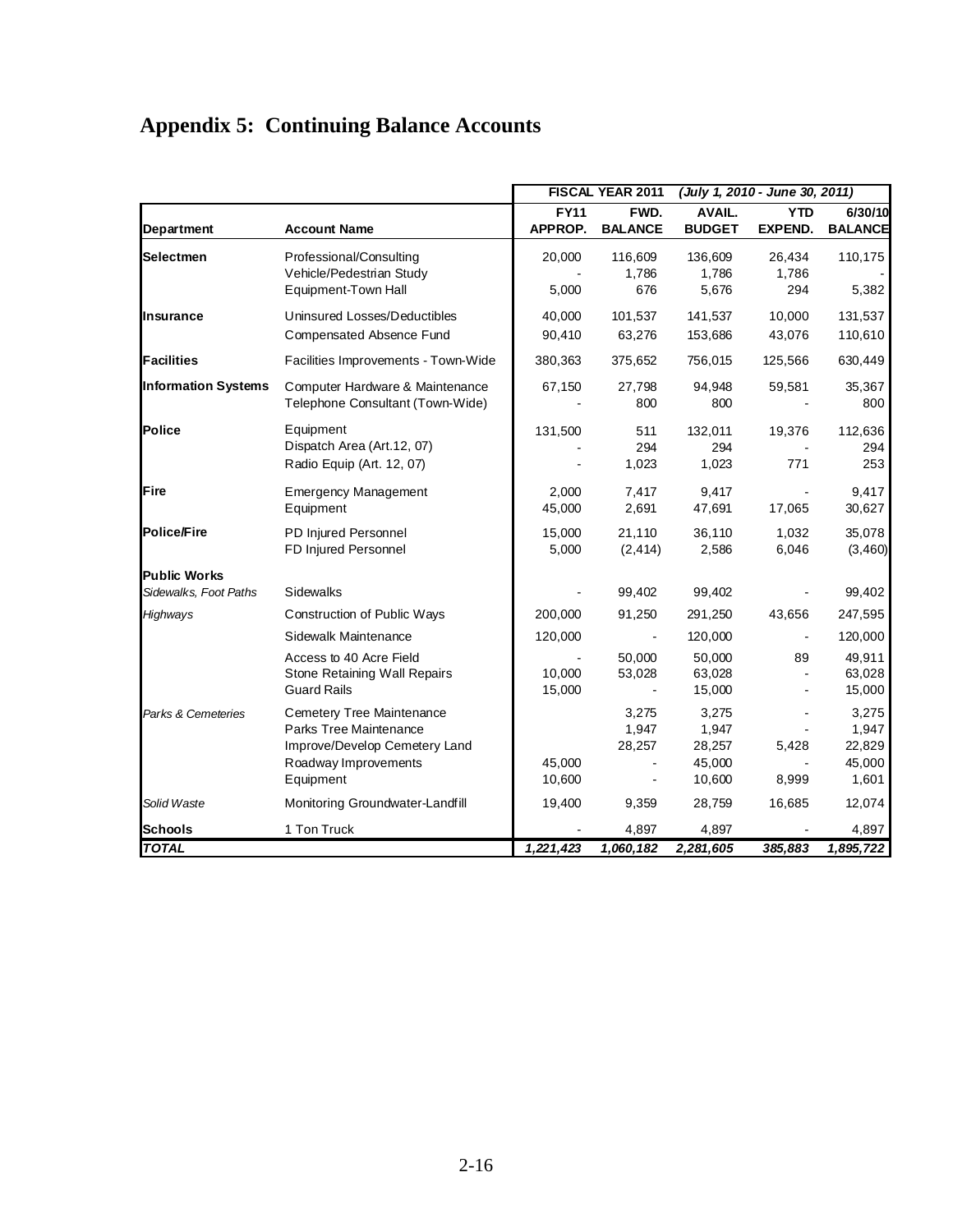## **Appendix 6: Unreserved Fund Balance (Free Cash) History**

|                  | A                 | в              | C               | D               | Е             | F                  | G               |
|------------------|-------------------|----------------|-----------------|-----------------|---------------|--------------------|-----------------|
|                  | local receipts in | expenditures   |                 |                 |               | Supplemental       |                 |
|                  | excess of         | less than      | prior year      | contribution to | 7/1 free cash | free cash          |                 |
| fiscal year      | estimates         | appropriations | closeouts/other | surplus         | certification | cert.              | total free cash |
|                  |                   |                |                 |                 |               |                    |                 |
| <b>FY97</b>      | 347,184           | 632,474        | 247,415         | 1,227,073       | 1,771,707     | 856,598            | 2,628,305       |
| FY98             | 975,985           | 619,354        | 18,551          | 1,613,890       | 1,552,996     | 369,260            | 1,922,256       |
| <b>FY99</b>      | 972.015           | 576,753        | 190,483         | 1,739,251       | 1,083,836     | 745,643            | 1,829,479       |
| FY <sub>00</sub> | 1,187,520         | 513,235        | 40,836          | 1,741,591       | 1,427,227     | 872,236            | 2,299,463       |
| FY01             | 1.795.835         | 1,661,708      | 337,000         | 3,794,543       | 2,161,718     | 501,195            | 2,662,913       |
| FY <sub>02</sub> | 1,022,844         | 1,499,938      | 2,950           | 2,525,732       | 1,676,247     | 229,102            | 1,905,349       |
| <b>FY03</b>      | 1.108.115         | 947,051        |                 | 2,055,166       | 2,067,415     | not filed with DOR | 2,067,415       |
| FY04             | 822.688           | 430,520        |                 | 1,253,208       | 1,467,051     | not filed with DOR | 1,467,051       |
| FY05             | 654,804           | 587,933        |                 | 1,242,737       | 1,248,088     | not filed with DOR | 1,248,088       |
| FY <sub>06</sub> | 1,797,073         | 1.184.804      | 30.225          | 3,012,102       | 2,366,638     | not filed with DOR | 2,366,638       |
| FY07             | 1,728,638         | 560,002        | 366,638         | 2,655,278       | 2,469,546     | not filed with DOR | 2,469,546       |
| FY08             | 1.691.958         | 1,212,677      | 35,922          | 2,940,557       | 3,153,673     | not filed with DOR | 3,153,673       |
| FY09             | 1,408,221         | 2,305,508      |                 | 3,713,729       | 2,948,558     | not filed with DOR | 2,948,558       |
| <b>FY10</b>      | 921,353           | 1,814,665      | 22,010          | 2,758,028       | 4,255,473     | not filed with DOR | 4,255,473       |

**surplus revenue based on excess local receipts and unexpended appropriations**

#### **Appendix 7: Revenue Enhancement/Savings Options**

Over the past several fiscal years, all Town Boards, at the urging of the Board of Selectmen and Finance Committee, have made a number of adjustments to various fees and charges. The opportunities for new fees or fee adjustments, therefore, are limited. The following revenue enhancements or saving opportunities are recommended for consideration:

**1. Leo J. Martin Golf Course** – Negotiate an in-lieu of tax payment with the State which operates this golf course, a portion of which is on Town owned land.

**2. Payments In Lieu of Taxes** - Other towns have started implementing payments inlieu of taxes for tax exempt properties. Weston should explore this possibility.

**3. Unused Town Buildings** – There are several Town-owned buildings that are no longer needed for Town government purposes. It is recommended that each building be evaluated to determine whether or not they could be disposed of or allowed to be used in a way that would generate revenue.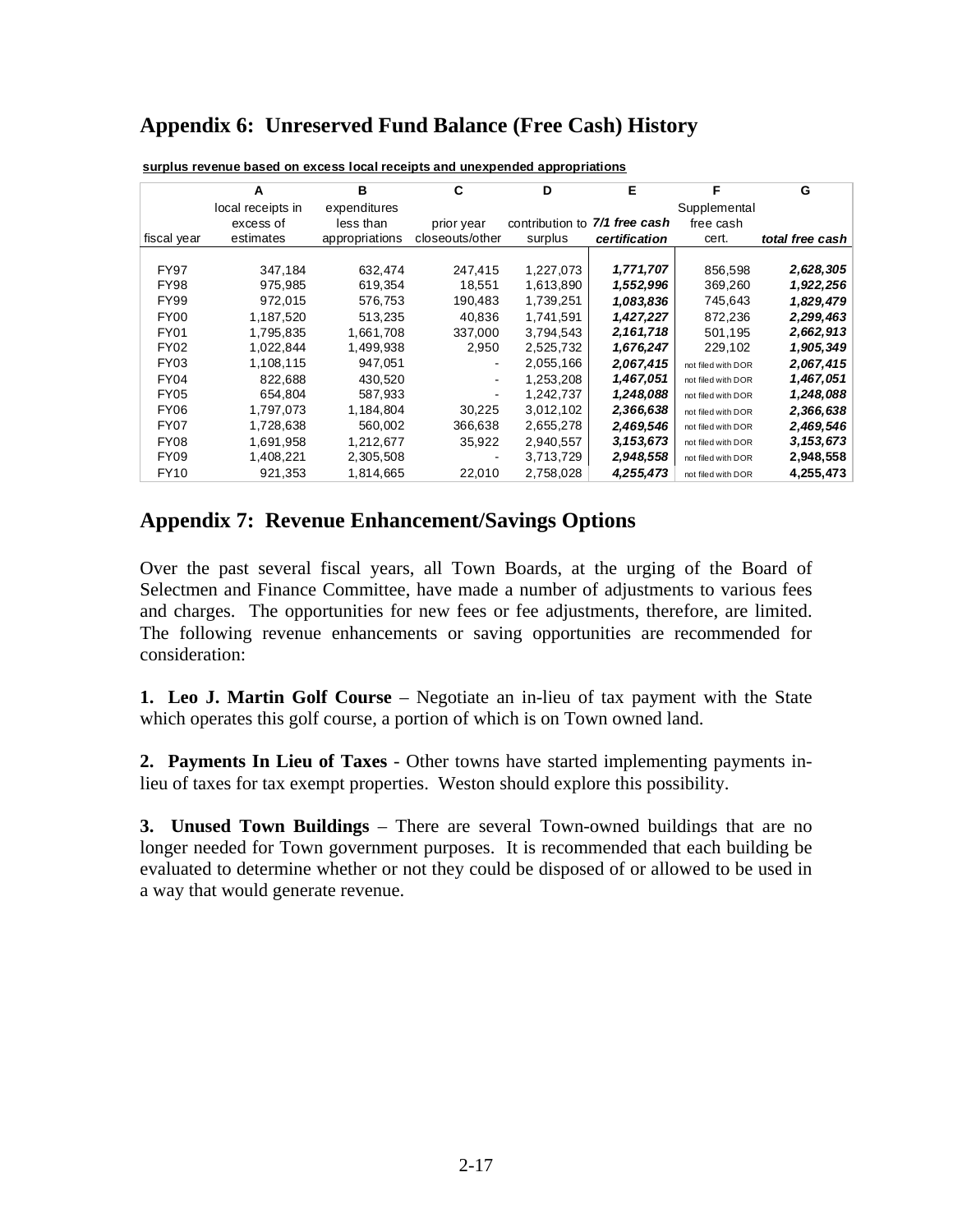|  | Appendix 8: Summary of Reserves |
|--|---------------------------------|
|--|---------------------------------|

|                |                                                                                  |                |               | <b>FY12</b>            |                                 |               |                                                                                                                                                                                                                                                                                                                                           |
|----------------|----------------------------------------------------------------------------------|----------------|---------------|------------------------|---------------------------------|---------------|-------------------------------------------------------------------------------------------------------------------------------------------------------------------------------------------------------------------------------------------------------------------------------------------------------------------------------------------|
|                |                                                                                  |                | <b>FY12</b>   | Appropriation +        | <b>Reserve Balances When</b>    |               |                                                                                                                                                                                                                                                                                                                                           |
|                |                                                                                  | 7/1/10         | Recommended   | <b>Balance Carried</b> | <b>Policy Fully Implemented</b> | <b>Target</b> |                                                                                                                                                                                                                                                                                                                                           |
|                | Reserve                                                                          | <b>Balance</b> | Appropriation | Forward                | (FY12 Dollars)                  | Date          | <b>Notes</b>                                                                                                                                                                                                                                                                                                                              |
|                | 1 Finance Committee Reserve Fund                                                 | 488,005        | 507,000       | 507,000                | 507,000                         | met           | Balance does not carry forward for Reserve<br>Fund.                                                                                                                                                                                                                                                                                       |
| $\overline{2}$ | <b>Stabilization Fund</b>                                                        | 1,654,907      | 250,000       | 1,904,907              | 2,000,000                       |               | FY2013 This target should be increased.                                                                                                                                                                                                                                                                                                   |
|                | 4 Facilities Maintenance                                                         | 756,015        | 399,000       | 1,155,015              | 1,155,015                       | met           | The policy calls for this amount to increase<br>by 5 percent annually.                                                                                                                                                                                                                                                                    |
|                | 5 Property and Liab. Insurance-<br><b>Uninsured Losses</b>                       | 141,537        | 45,000        | 186,537                | 150,000                         | met           | Appropriated \$40,000 in FY11, increasing by<br>\$5,000/yr.                                                                                                                                                                                                                                                                               |
|                | 6 Health Insurance Claims Trust<br>(transfer Town balance to OPEB<br>trust fund) | 2,459,132      | $\mathbf{r}$  |                        | <b>NA</b>                       | <b>NA</b>     | As of FY10, the health claims trust is no<br>longer needed due to switch to state Group<br>Insurance Commission. When all claims<br>have been paid, the Trust balance will be<br>returned to the Town and employees in<br>proportion to the contributions made.                                                                           |
|                | 7 Workers' Comp (Police & Fire)                                                  | 38,696         | 20,000        | 58,696                 | 50,000                          | met           | Town to also review purchasing stop-loss<br>insurance.                                                                                                                                                                                                                                                                                    |
|                | 8 Pension Obligation                                                             | 401,992        |               | 401,992                | 401,992                         |               | FY2028 Annual assessments to meet requirement for<br>full funding are determined by Middlesex<br>Retirement System. In FY10 and FY11,<br>\$200k set aside each year in anticipation of<br>higher than normal future assessments.                                                                                                          |
|                | 9 Compensated Absence Fund                                                       | 153,686        | 90,410        | 244,096                | 2,000,000                       |               | FY2013 Under review. Original 5 year funding plan is<br>not sufficient to keep up with current<br>retirements and meet funding target                                                                                                                                                                                                     |
|                | 10 Overlay Reserve for Abatements                                                | 140,000        | 20,000        | 160,000                | 200.000                         |               | FY2015 \$20,000 set aside each year                                                                                                                                                                                                                                                                                                       |
|                | <b>Total Reserves</b>                                                            | \$6,233,970    | \$1,331,410   | \$4,618,243            | \$6,464,007                     |               |                                                                                                                                                                                                                                                                                                                                           |
|                | <b>Prior Year Operating Revenues</b>                                             |                |               | \$59,747,294           | \$59,747,294                    |               |                                                                                                                                                                                                                                                                                                                                           |
|                | Total Reserves as a % of Oper. Rev.                                              |                |               | 7.7%                   | 10.8%                           |               | GFOA guidelines recommend maintaining<br>reserves of 5-15% general fund revenues.                                                                                                                                                                                                                                                         |
|                | Post Employment Benefits (OPEB)<br><b>Trust Fund</b>                             | 217,153        | 2,529,671     | 2,746,824              | 4,495,868                       | <b>TBD</b>    | The Town's total OPEB liability is estimated<br>at \$42 million. By 6/30/12, the annual<br>required contribution that should have been<br>set aside in addition to the current year<br>funding totals nearly \$4.5 million. The<br>Town's share of the balance in the health<br>trust fund will be transferred to the OPEB<br>trust fund. |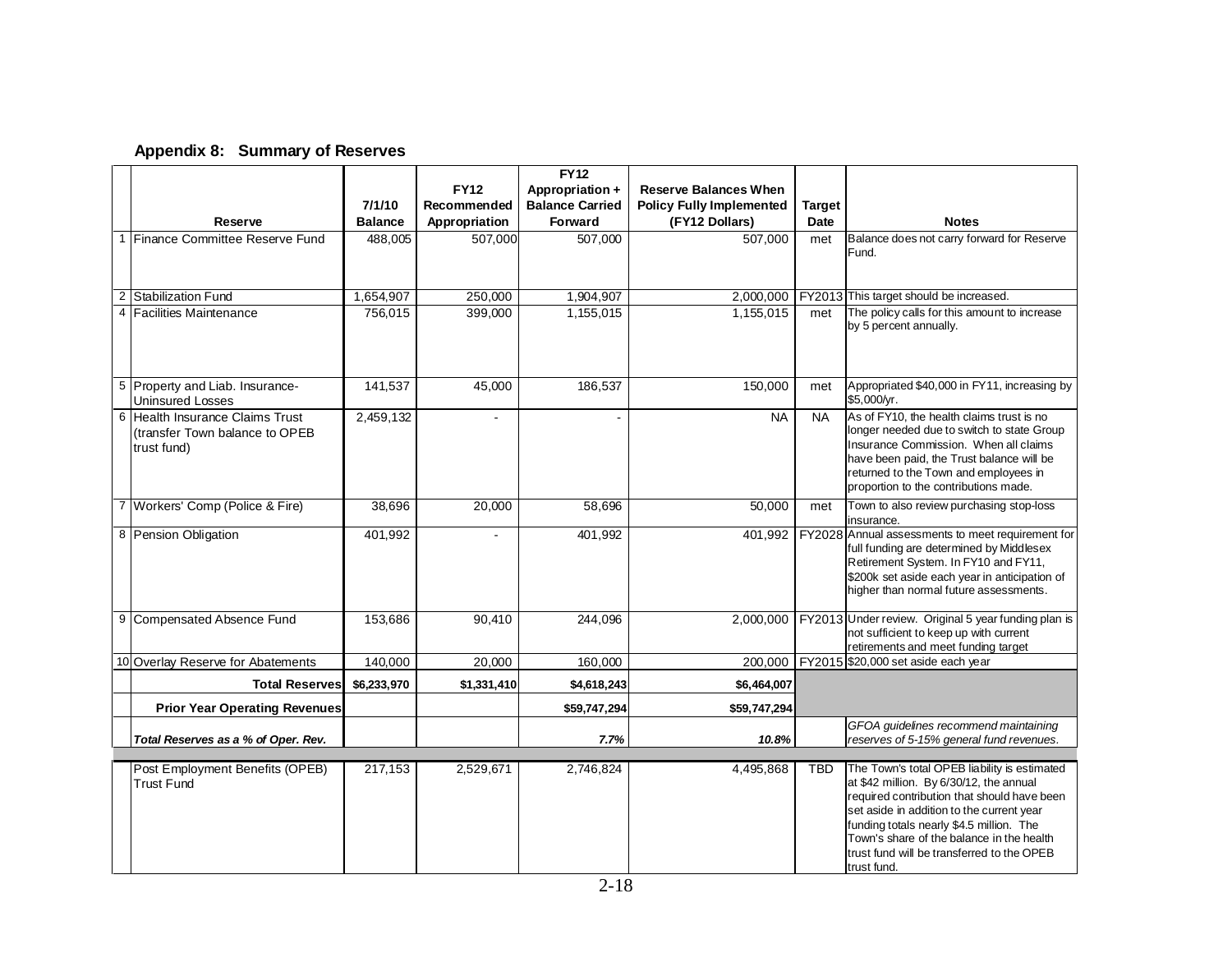# **APPENDIX 9: CONSOLIDATED FY2012 REVENUE PROJECTIONS**

|                                  | (A)             | (B)                                  | (C)               | (D)           | (E)       |
|----------------------------------|-----------------|--------------------------------------|-------------------|---------------|-----------|
|                                  | FY2010          | FY2011                               | FY2012            | FY2012        | FY2012    |
|                                  | <b>ACTUAL</b>   | <b>ESTIMATED TAX</b><br><b>RECAP</b> | <b>PROJECTION</b> | \$ CHANGE     | % CHANGE  |
|                                  |                 |                                      |                   |               |           |
| <b>PROPERTY TAX LEVY</b>         | 50,728,963      | 53,136,633                           | 55,972,078        |               |           |
| new growth                       | 1,111,655       | 1,470,272                            | 600,000           |               |           |
| (unused levy capacity)           | (1, 111, 655)   | (1,470,272)                          | (600, 000)        |               |           |
| override                         | $\underline{0}$ | $\overline{0}$                       | $\overline{0}$    |               |           |
| <b>Total Tax Levy</b>            | 50,728,963      | 53,136,633                           | 55,972,078        | \$2,835,445   | 5.34%     |
| <b>STATE AID - CHERRY SHEET</b>  |                 |                                      |                   |               |           |
| Chapter 70 (school aid)          | 2,556,275       | 2,406,938                            | 2,045,897         | (\$361,041)   | $-15.00%$ |
| Lottery Aid                      | 329,574         | 316,391                              | 268,932           | (\$47,459)    | $-15.00%$ |
| Dist., reimb., offsets           | 95,284          | 92,138                               | 78,317            | (\$13,821)    | $-15.00%$ |
| <b>School Construction</b>       | 1,454,017       | 1,454,017                            | 816,230           | (\$637,787)   | -43.86%   |
| <b>Total State Aid</b>           | 4,435,150       | 4,269,484                            | 3,209,377         | (\$1,060,107) | $-24.83%$ |
| <b>LOCAL RECEIPTS</b>            |                 |                                      |                   |               |           |
| motor vehicle excise             | 2,039,944       | 1,880,000                            | 1,850,000         | (\$30,000)    | $-1.60%$  |
| penalties and interest           | 344,411         | 110,000                              | 136,025           | \$26,025      | 23.66%    |
| payment in lieu of taxes         | 28,699          | 28,542                               | 29,670            | \$1,128       | 3.95%     |
| charges for services-solid waste | 348,022         | 315,000                              | 325,000           | \$10,000      | 3.17%     |
| fees                             | 146,624         | 145,000                              | 224,767           | \$79,767      | 55.01%    |
| rentals                          | 103,866         | 95,000                               | 95,000            | \$0           | 0.00%     |
| departmental revenue-cemeteries  | 31,993          | 30,000                               | 30,000            | \$0           | 0.00%     |
| other departmental revenue       | 387,969         | 286,000                              | 416,112           | \$130,112     | 45.49%    |
| licenses and permits             | 965,430         | 725,000                              | 725,000           | \$0           | 0.00%     |
| fines and forfeits               | 133,570         | 109,000                              | 120,000           | \$11,000      | 10.09%    |
| investment income                | 311,240         | 250,000                              | 250,000           | \$0           | 0.00%     |
| misc. non recurring              | 42,891          | 0                                    | 0                 | \$0           |           |
| misc. recurring                  | 15,392          | 0                                    | 0                 | \$0           |           |
| cherry sheet overestimates       | $\underline{0}$ | $\overline{0}$                       | $\overline{0}$    | \$0           |           |
| <b>Total Local Receipts</b>      | 4,900,052       | 3,973,542                            | 4,201,574         | \$228,032     | 5.74%     |